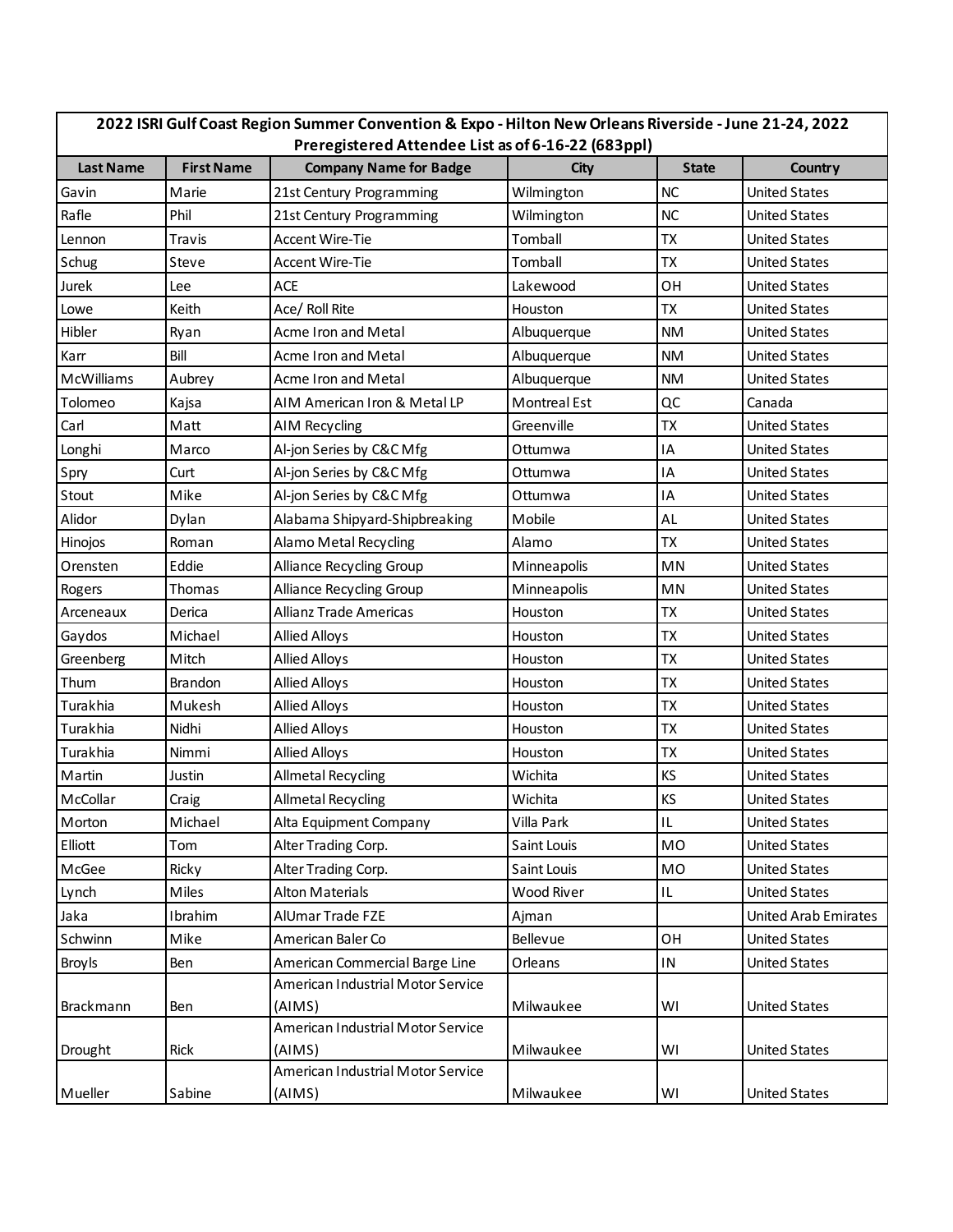| Spanier        | Jeff        | American Iron & Metal         | Minneapolis         | MN        | <b>United States</b> |
|----------------|-------------|-------------------------------|---------------------|-----------|----------------------|
| Tolomeo        | <b>Nick</b> | American Iron & Metal         | <b>Montreal Est</b> | QC        | Canada               |
| Gonzales       | Cody        | American Pulverizer Co        | Saint Louis         | <b>MO</b> | <b>United States</b> |
| Holder         | James       | American Pulverizer Co        | Saint Louis         | <b>MO</b> | <b>United States</b> |
| Bansal         | Akash       | American Reclamation Corp.    | Stafford            | <b>ΤΧ</b> | <b>United States</b> |
| Andrade        | Adolfo      | AMX Metals                    | Miami               | FL.       | <b>United States</b> |
|                |             | ANDRITZ Metals USA Inc/ASKO   |                     |           |                      |
| Pilotta        | Elizabeth   | Division                      | Pittsburgh          | PA        | <b>United States</b> |
|                |             | ANDRITZ Metals USA Inc/ASKO   |                     |           |                      |
| Pilotta        | Vince       | Division                      | Pittsburgh          | PA        | <b>United States</b> |
| Noack          | Steven      | Anker Industries              | <b>Turtle Creek</b> | PA        | <b>United States</b> |
| Attuso         | Shane       | Anvil Attachments             | Slaughter           | LA        | <b>United States</b> |
| Sheridan       | Richard     | Anvil Attachments             | Slaughter           | LA        | <b>United States</b> |
| Hurtik         | Blake       | Argus Media                   | Houston             | <b>TX</b> | <b>United States</b> |
| Betz           | John        | Argus Media, Inc              | Houston             | <b>TX</b> | <b>United States</b> |
| Willbern       | Christian   | Argus Media, Inc              | Houston             | <b>ΤΧ</b> | <b>United States</b> |
| Arsham         | Jeff Arsham | Arsham Aluminum Alloys        | Jersey Village      | <b>TX</b> | <b>United States</b> |
| Woods          | Darryl      | <b>ASCO</b>                   | Granbury            | <b>TX</b> | <b>United States</b> |
| Mangal         | Navin       | ATM Recycling Systems GmbH    | San Antonio         | <b>TX</b> | <b>United States</b> |
| Garren         | James       | <b>Audubon Metals LLC</b>     | Henderson           | KY        | <b>United States</b> |
| Gensic         | Josh        | <b>Audubon Metals LLC</b>     | Henderson           | KY        | <b>United States</b> |
| Harris         | Robert      | <b>Audubon Metals LLC</b>     | Newburgh            | IN        | <b>United States</b> |
| Garcia         | Angel       | <b>August Metals</b>          | Houston             | <b>TX</b> | <b>United States</b> |
| Gonzalez       | Rafael      | <b>August Metals</b>          | Houston             | <b>ΤΧ</b> | <b>United States</b> |
| Jin            | Jacob       | <b>Austin Elements Inc</b>    | Houston             | <b>TX</b> | <b>United States</b> |
| Kuo            | Yova        | Austin Elements Inc           | Houston             | <b>TX</b> | <b>United States</b> |
| Decker         | Roxanne     | Auto Data Direct, Inc.        | Tallahassee         | FL.       | <b>United States</b> |
| Deweese        | Jake        | Auto Shred of LA              | Monroe              | LA        | <b>United States</b> |
| Yarnell        | Brandon     | Auto Shred of LA              | Monroe              | LA        | <b>United States</b> |
| Carretero      | Ana         | AV Steel LLC                  | Brownsville         | <b>ΤX</b> | <b>United States</b> |
| Perez          | Mariana     | AV Steel LLC                  | Brownsville         | <b>ΤX</b> | <b>United States</b> |
| Villarreal     | Amel        | AV Steel LLC                  | Brownsville         | ТX        | <b>United States</b> |
| Villarreal     | Jose        | AV Steel LLC                  | Brownsville         | <b>TX</b> | <b>United States</b> |
| <b>Bridges</b> | Mark        | <b>AVEC Metals</b>            | Dallas              | TX        | <b>United States</b> |
| Nedelman       | Steve       | <b>Axiom Metals</b>           | Nashville           | <b>TN</b> | <b>United States</b> |
|                |             | Bakers Waste Equipment Inc (a |                     |           |                      |
| Raber          | Hank        | FleetGenius Company)          | Spring Hill         | ΤN        | <b>United States</b> |
| Brown          | Greg        | <b>BENLEE</b>                 | Romulus             | MI        | <b>United States</b> |
| Schoenfelder   | Rick        | <b>BENLEE</b>                 | Romulus             | MI        | <b>United States</b> |
| Baker          | AJ          | <b>Big River Steel</b>        | Osceola             | AR        | <b>United States</b> |
| Baker          | Martin      | <b>Big River Steel</b>        | Osceola             | AR        | <b>United States</b> |
| Mabbett        | Tim         | <b>Big River Steel</b>        | Osceola             | AR        | <b>United States</b> |
| Schoen         | Ferdinand   | Binder+Co USA, Inc            | Louisville          | CO        | <b>United States</b> |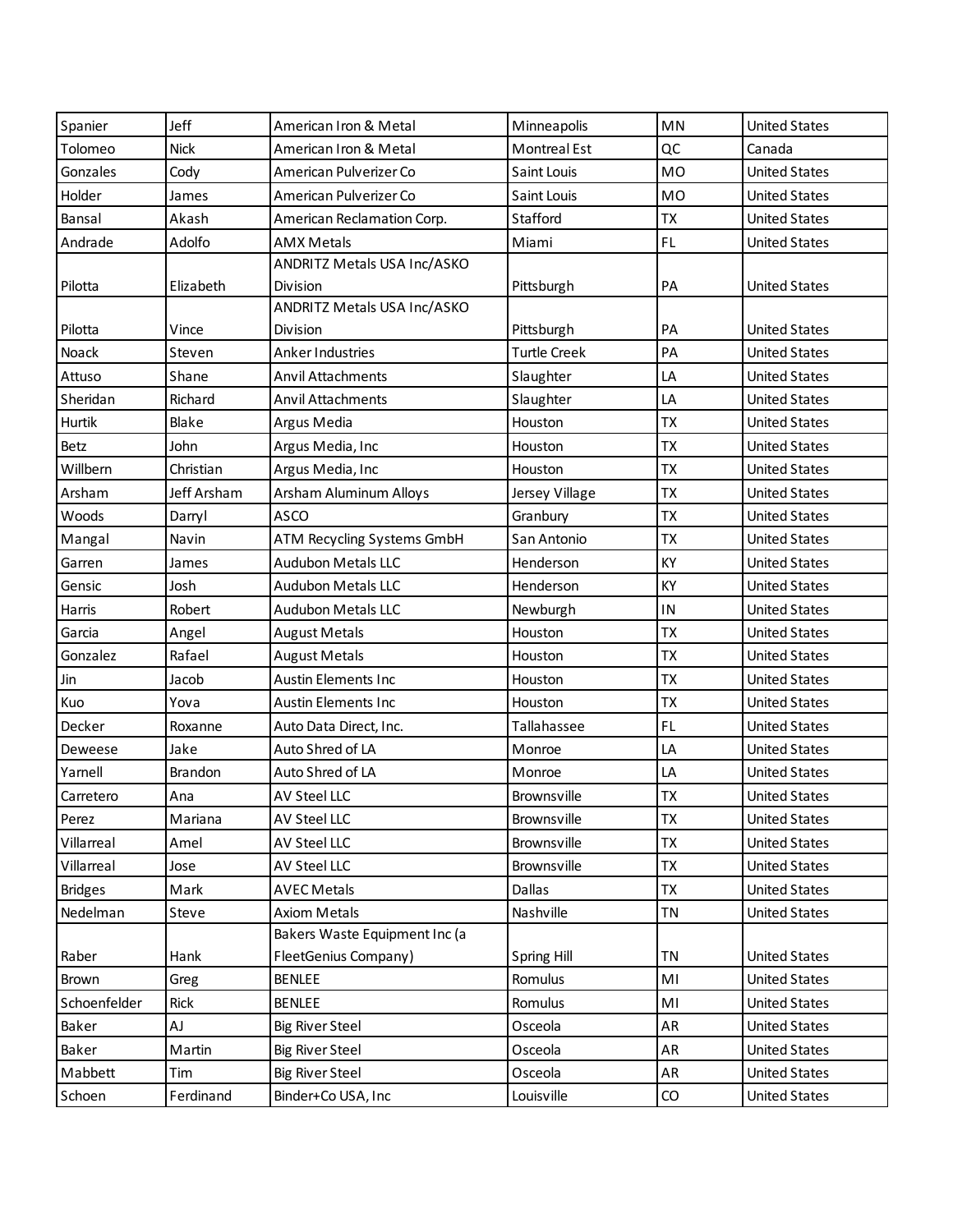| Barlin        | David          | <b>Blue Whale Materials</b>    | Mount Sinai       | <b>NY</b> | <b>United States</b> |
|---------------|----------------|--------------------------------|-------------------|-----------|----------------------|
| <b>Breaux</b> | Johnny         | Bottom Line Equipment LLC      | Lafayette         | LA        | <b>United States</b> |
| Degueyler     | Kurt           | Bottom Line Equipment LLC      | Saint Rose        | LA        | <b>United States</b> |
| Gaudet        | Scotty         | Bottom Line Equipment LLC      | Lafayette         | LA        | <b>United States</b> |
| Phillips      | Scott          | Bottom Line Equipment LLC      | Lafayette         | LA        | <b>United States</b> |
| Ward          | kent           | <b>Buchheit Logistics</b>      | <b>Scott City</b> | <b>MO</b> | <b>United States</b> |
| Moss          | Wendell        | <b>Builtrite Manufacturing</b> | Nashville         | <b>TN</b> | <b>United States</b> |
| Stein         | Kimberlee      | <b>Builtrite Manufacturing</b> | Austin            | <b>TX</b> | <b>United States</b> |
| Stein         | Scot           | <b>Builtrite Manufacturing</b> | Austin            | <b>ΤX</b> | <b>United States</b> |
| Caceres       | Aron           | C&Y Global, Inc                | Pasadena          | <b>ΤΧ</b> | <b>United States</b> |
| Chen          | Jane           | C&Y Global, Inc                | Pasadena          | <b>ΤX</b> | <b>United States</b> |
| Gu            | Stefanie       | C&Y Global, Inc                | Pasadena          | <b>TX</b> | <b>United States</b> |
| Kong          | Stephen        | C&Y Global, Inc                | Pasadena          | <b>ΤX</b> | <b>United States</b> |
| Laviage       | <b>Brandon</b> | C&Y Global, Inc                | Pasadena          | <b>TX</b> | <b>United States</b> |
| Ye            | Cunyun         | C&Y Global, Inc                | Pasadena          | <b>ΤX</b> | <b>United States</b> |
| Ye            | Fay            | C&Y Global, Inc                | Pasadena          | <b>ΤΧ</b> | <b>United States</b> |
| Zhao          | Lucia          | C&Y Global, Inc                | Pasadena          | <b>ΤX</b> | <b>United States</b> |
| <b>Black</b>  | Jason          | Cameron Recycling              | Manvel            | <b>ΤΧ</b> | <b>United States</b> |
| Harris        | Ray            | Cameron Recycling              | Manvel            | <b>ΤΧ</b> | <b>United States</b> |
| Champlin      | Debra          | Champlin Tire Recycling Inc    | Concordia         | KS        | <b>United States</b> |
| Champlin      | Gary           | Champlin Tire Recycling Inc    | Concordia         | KS        | <b>United States</b> |
| Wolff         | Barry          | Charleston Steel & Metal Co    | Charleston        | SC        | <b>United States</b> |
| <b>Bush</b>   | Philip         | <b>CMC Recycling</b>           | Seguin            | <b>TX</b> | <b>United States</b> |
| Chisholm      | Steve          | <b>CMC Recycling</b>           | Irving            | <b>ΤΧ</b> | <b>United States</b> |
| Franks        | Zane           | <b>CMC Recycling</b>           | Houston           | <b>ΤX</b> | <b>United States</b> |
| James         | Coulter        | <b>CMC Recycling</b>           | Tulsa             | OK        | <b>United States</b> |
| Larick        | Steve          | <b>CMC Recycling</b>           | Corpus Christi    | <b>ΤX</b> | <b>United States</b> |
| Sayles        | Chuck          | <b>CMC Recycling</b>           | Seguin            | <b>TX</b> | <b>United States</b> |
| Sayles        | Karen          | <b>CMC Recycling</b>           | Seguin            | TX        | <b>United States</b> |
| Schaubhut     | Alton          | <b>CMC Recycling</b>           | Dallas            | TX        | <b>United States</b> |
| Swayze        | Allen          | <b>CMC Recycling</b>           | San Antonio       | <b>TX</b> | <b>United States</b> |
| Cain          | Justin         | CMC Steel Texas/Oklahoma       | Seguin            | <b>TX</b> | <b>United States</b> |
| Hrechko       | Rick           | CMC Steel Texas/Oklahoma       | Seguin            | <b>TX</b> | <b>United States</b> |
| Martinez      | Alfonso        | CMS, Inc (Torching Division)   | Crosby            | <b>TX</b> | <b>United States</b> |
| Bagley        | John           | Coastal Wire                   | Georgetown        | <b>SC</b> | <b>United States</b> |
| Cobb          | Christine      | Coastal Wire                   | Georgetown        | SC        | <b>United States</b> |
| Simpson       | Sandi          | Coastal Wire                   | Georgetown        | SC        | <b>United States</b> |
| Tollmann      | Pete           | Coastal Wire                   | Georgetown        | SC        | <b>United States</b> |
| Will          | Mike           | Coastal Wire                   | Georgetown        | SC        | <b>United States</b> |
| Vincent       | Kip            | Colt, Inc.                     | Scott             | LA        | <b>United States</b> |
| Vincent       | Sydney         | Colt, Inc.                     | Scott             | LA        | <b>United States</b> |
| Cenedella     | Mike           | Columbia Industries            | Hillsboro         | OR        | <b>United States</b> |
| Hasenclever   | Scott          | Columbia Industries            | Hillsboro         | OR        | <b>United States</b> |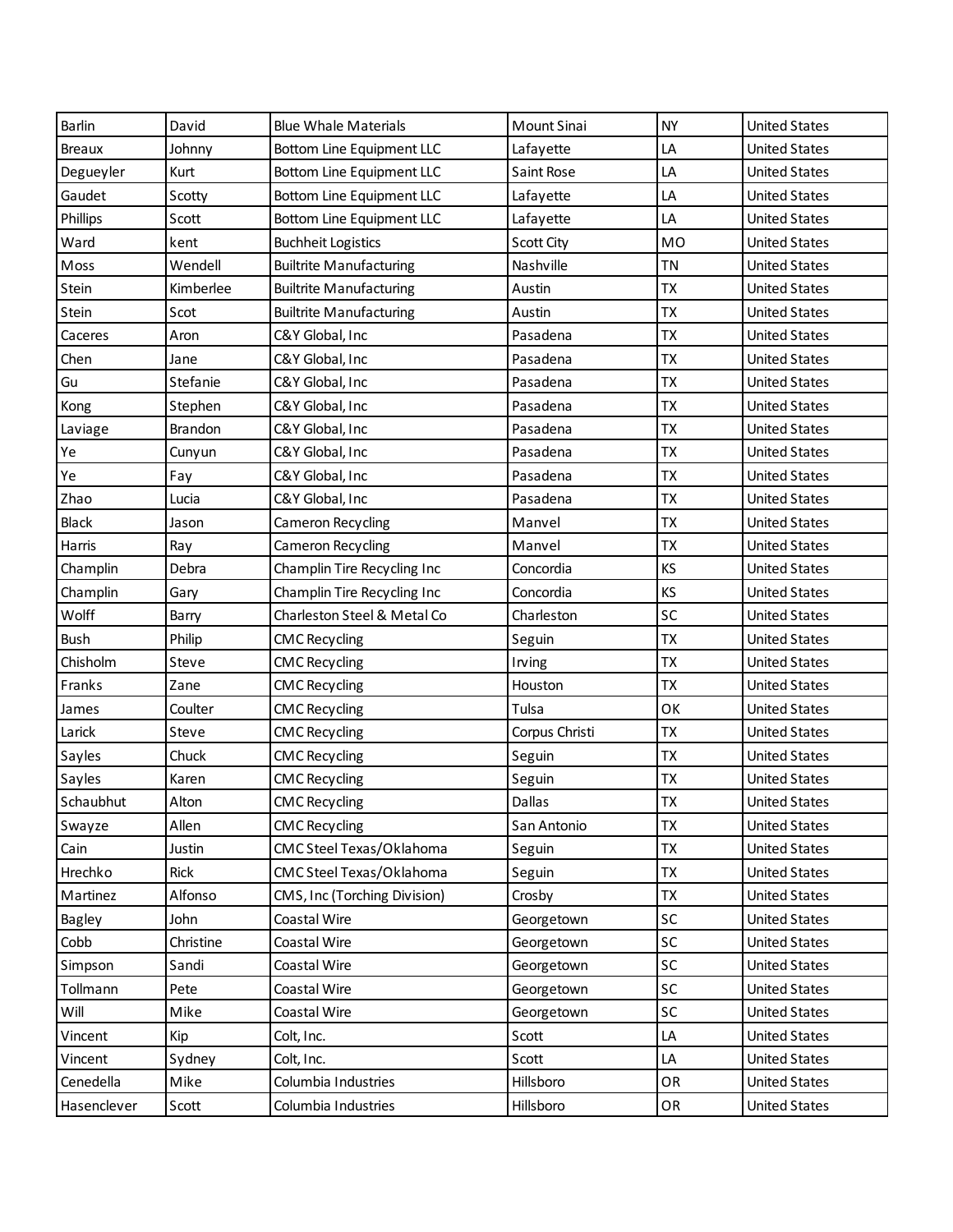| Hernandez    | Rudy           | Columbia Industries                  | Hillsboro          | OR        | <b>United States</b> |
|--------------|----------------|--------------------------------------|--------------------|-----------|----------------------|
| Mercer       | Allen          | Columbia Industries                  | Hillsboro          | OR        | <b>United States</b> |
| Orona        | Katarina       | Comal Iron & Metals Inc              | New Braunfels      | <b>TX</b> | <b>United States</b> |
| Orona        | Roof           | Comal Iron & Metals Inc              | New Braunfels      | <b>TX</b> | <b>United States</b> |
| Rodriguez    | Johnnie        | Comal Iron & Metals Inc              | New Braunfels      | <b>TX</b> | <b>United States</b> |
| Rodriguez    | Marcie         | Comal Iron & Metals Inc              | New Braunfels      | <b>TX</b> | <b>United States</b> |
| Rodriguez    | Roger          | Comal Iron & Metals Inc              | New Braunfels      | <b>TX</b> | <b>United States</b> |
| Rodriguez    | Susan          | Comal Iron & Metals Inc              | New Braunfels      | <b>TX</b> | <b>United States</b> |
| Greenberg    | Daniel         | Community Recycling                  | Plano              | <b>TX</b> | <b>United States</b> |
| Schultz      | Joe            | Constellium                          | Muscle Shoals      | AL        | <b>United States</b> |
| Sturgell     | Terry          | Copex                                | Port St Lucie      | FL.       | <b>United States</b> |
| Jolly        | <b>Brett</b>   | Cronimet Corp                        | Houston            | <b>TX</b> | <b>United States</b> |
| Byce         | Amber          | <b>CW Metals</b>                     | Monticello         | MN        | <b>United States</b> |
| Byce         | <b>Neil</b>    | <b>CW Metals</b>                     | Monticello         | MN        | <b>United States</b> |
| Forstner     | Alex           | Cyclic Materials                     | Kingston           | ON        | Canada               |
| Must         | <b>Brandon</b> | Dade Auctions, Inc.                  | Maumee             | OH        | <b>United States</b> |
| Szymanski    | Greg           | Dade Auctions, Inc.                  | Maumee             | OH        | <b>United States</b> |
|              |                | Danieli Centro Recycling/SAS Danieli |                    |           |                      |
| Brown        | Blake          | Henschel                             | Cranberry Township | PA        | <b>United States</b> |
|              |                | Danieli Centro Recycling/SAS Danieli |                    |           |                      |
| Stepanek     | Jim            | Henschel                             | Cranberry Township | IA        | <b>United States</b> |
| Hood         | Amber          | Darr Equipment Co                    | Houston            | <b>ΤΧ</b> | <b>United States</b> |
| Young        | Robert         | Darr Equipment Co                    | Houston            | <b>TX</b> | <b>United States</b> |
| Davidson     | Sean           | Davis Index                          | Houston            | <b>ΤΧ</b> | <b>United States</b> |
| Herrera      | Zulma          | Davis Index                          | Victorville        | CA        | <b>United States</b> |
| Dooms        | James          | Davis Iron & Metal Inc               | Gregory            | <b>TX</b> | <b>United States</b> |
| Shotzman     | Jordanna       | Davis Iron & Metal Inc               | Fort Smith         | AR        | <b>United States</b> |
| Shotzman     | Matt           | Davis Iron & Metal Inc               | Fort Smith         | AR        | <b>United States</b> |
| Ziegler      | Emily          | Davis Iron & Metal Inc               | Fort Smith         | AR        | <b>United States</b> |
| <b>Hobbs</b> | Ken            | Dawson Recycling Inc                 | Gregory            | ТX        | <b>United States</b> |
| McNeff       | Brandi         | Decatur Iron & Recycling             | Decatur            | <b>TX</b> | <b>United States</b> |
| McNeff       | Caleb          | Decatur Iron & Recycling             | Decatur            | TX        | <b>United States</b> |
| McNeff       | Chris          | Decatur Iron & Recycling             | Decatur            | <b>TX</b> | <b>United States</b> |
| Aupetit      | Amaury         | Derichebourg Recycling USA           | Houston            | TX        | <b>United States</b> |
| Carnahan     | Sam            | Derichebourg Recycling USA           | Houston            | <b>TX</b> | <b>United States</b> |
| Jones        | Justin         | Derichebourg Recycling USA           | Houston            | TX        | <b>United States</b> |
| Matamoros    | Miguel         | Derichebourg Recycling USA           | Houston            | <b>ΤX</b> | <b>United States</b> |
| Promise      | Reggie         | Derichebourg Recycling USA           | Houston            | TX        | <b>United States</b> |
| Blount       | Dave           | Detroit Edge Tool Company            | Detroit            | MI        | <b>United States</b> |
| Ebbing       | Patrick        | Detroit Edge Tool Company            | Detroit            | MI        | <b>United States</b> |
| Bennett      | Derek          | Diesel Core                          | Katy               | <b>TX</b> | <b>United States</b> |
| Greenberg    | Justin         | Diesel Core                          | Katy               | <b>TX</b> | <b>United States</b> |
| Lovell       | Phillip        | E-Pak Manufacturing LLC              | Wooster            | ОH        | <b>United States</b> |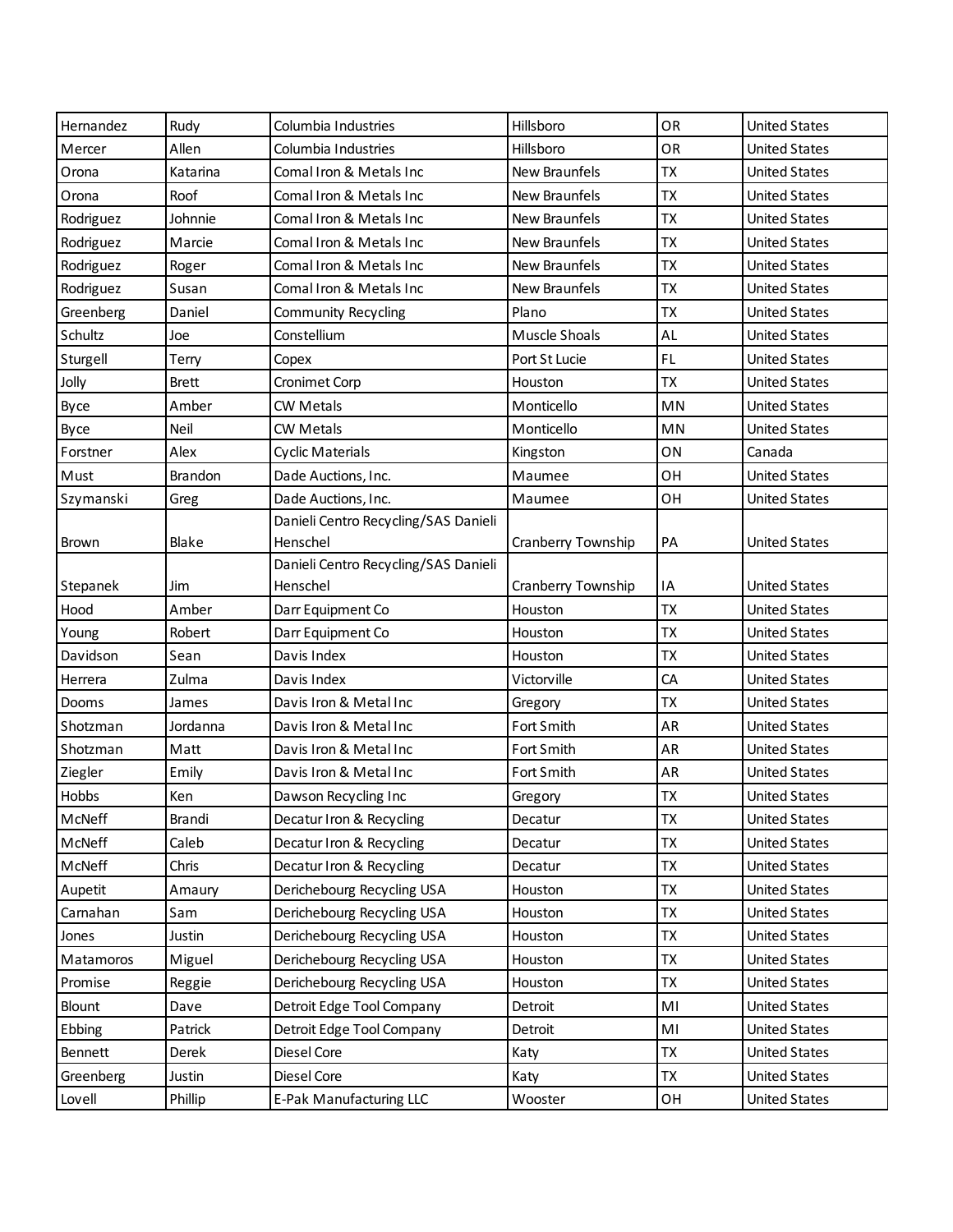| Tobolski     | John        | E-Pak Manufacturing LLC             | Wooster            | OH        | <b>United States</b> |
|--------------|-------------|-------------------------------------|--------------------|-----------|----------------------|
| Hayes        | Chad        | Eccomelt                            | Humble             | <b>ΤX</b> | <b>United States</b> |
| Horowitz     | Michael     | Eccomelt                            | Toronto            | ON        | Canada               |
| Haenszel     | Matt        | Ecovery LLC                         | Loxley             | AL        | <b>United States</b> |
| Santangelo   | John Paul   | Ecovery LLC                         | Loxley             | AL        | <b>United States</b> |
| Callahan     | Brittany    | <b>ELG Metals Inc</b>               | Mobile             | AL        | <b>United States</b> |
| Lonzo        | Ray         | <b>ELG Metals Inc</b>               | Houston            | <b>ΤX</b> | <b>United States</b> |
| Montes       | Andres      | ELG Metals, Inc.                    | Houston            | <b>ΤΧ</b> | <b>United States</b> |
| Allen        | Sarah       | EMR (USA Holdings) Inc.             | Dallas             | TX        | <b>United States</b> |
| Bryant       | Tripp       | EMR (USA Holdings) Inc.             | <b>Baton Rouge</b> | LA        | <b>United States</b> |
| Burgard      | Eddie       | EMR (USA Holdings) Inc.             | Metairie           | LA        | <b>United States</b> |
| Ekhouse      | Mike        | EMR (USA Holdings) Inc.             | Dallas             | <b>ΤΧ</b> | <b>United States</b> |
| Fenske       | Ryan        | EMR (USA Holdings) Inc.             | Camden             | <b>NJ</b> | <b>United States</b> |
| Hunter       | Chip        | EMR (USA Holdings) Inc.             | <b>Baton Rouge</b> | LA        | <b>United States</b> |
| Hunter       | Connie      | EMR (USA Holdings) Inc.             | <b>Baton Rouge</b> | LA        | <b>United States</b> |
| Jaffe        | Scott       | EMR (USA Holdings) Inc.             | Dallas             | <b>ΤΧ</b> | <b>United States</b> |
| Jarrott      | Winston     | EMR (USA Holdings) Inc.             | New Orleans        | LA        | <b>United States</b> |
| King         | Jon         | EMR (USA Holdings) Inc.             | Houston            | <b>ΤΧ</b> | <b>United States</b> |
| Kinnett      | Chandler    | EMR (USA Holdings) Inc.             | Dallas             | <b>ΤX</b> | <b>United States</b> |
| Lensmyer     | William     | EMR (USA Holdings) Inc.             | Metairie           | LA        | <b>United States</b> |
| Luque        | Daniel      | EMR (USA Holdings) Inc.             | Dallas             | TX        | <b>United States</b> |
| Monsivais    | Cristian    | EMR (USA Holdings) Inc.             | Houston            | <b>ΤΧ</b> | <b>United States</b> |
| Moore        | Steve       | EMR (USA Holdings) Inc.             | Camden             | <b>NJ</b> | <b>United States</b> |
| Morgan       | Justin      | EMR (USA Holdings) Inc.             | New Orleans        | LA        | <b>United States</b> |
| Passantino   | Jason       | EMR (USA Holdings) Inc.             | Houston            | TX        | <b>United States</b> |
| Pazmino      | Jose Rafael | EMR (USA Holdings) Inc.             | Houston            | <b>ΤΧ</b> | <b>United States</b> |
| Sheppard     | Andrew      | EMR (USA Holdings) Inc.             | Metairie           | LA        | <b>United States</b> |
| Vasquez      | Jaime       | EMR (USA Holdings) Inc.             | Houston            | <b>ΤΧ</b> | <b>United States</b> |
| Zurik        | Sam         | EMR (USA Holdings) Inc.             | Metairie           | LA        | <b>United States</b> |
| Requena      | manny       | EMR(USA Holdings)Inc                | Houston            | TX        | <b>United States</b> |
| Perry        | Caden       | <b>Energy Creates Energy</b>        | Kansas City        | MO        | <b>United States</b> |
| Watts        | Kyle        | <b>Energy Creates Energy</b>        | Kansas City        | MO        | <b>United States</b> |
| Wair         | Jeff        | <b>Engineered Recycling Systems</b> | Atlanta            | GA        | <b>United States</b> |
| Binder       | Cody        | Eriez                               | Hammond            | LA        | <b>United States</b> |
| Graves       | Josh        | Eriez                               | Spring             | <b>TX</b> | <b>United States</b> |
| Kniffen      | Tony        | Eriez                               | Spring             | <b>TX</b> | <b>United States</b> |
| Lee          | Joe         | Eriez                               | Hammond            | LA        | <b>United States</b> |
| Shattuck     | Mike        | Eriez                               | Erie               | PA        | <b>United States</b> |
| Weatherspoon | Briana      | Eventgers                           | Austin             | TX        | <b>United States</b> |
| Cantu        | Julio       | Exim, Inc.                          | Brownsville        | <b>TX</b> | <b>United States</b> |
| Gonzalez     | Oscar       | Exim, Inc.                          | Brownsville        | TX        | <b>United States</b> |
| Shah         | Nirav       | Exim, Inc.                          | Sugar Land         | <b>TX</b> | <b>United States</b> |
| Spray        | David       | <b>Export Advisors</b>              | Houston            | TX        | <b>United States</b> |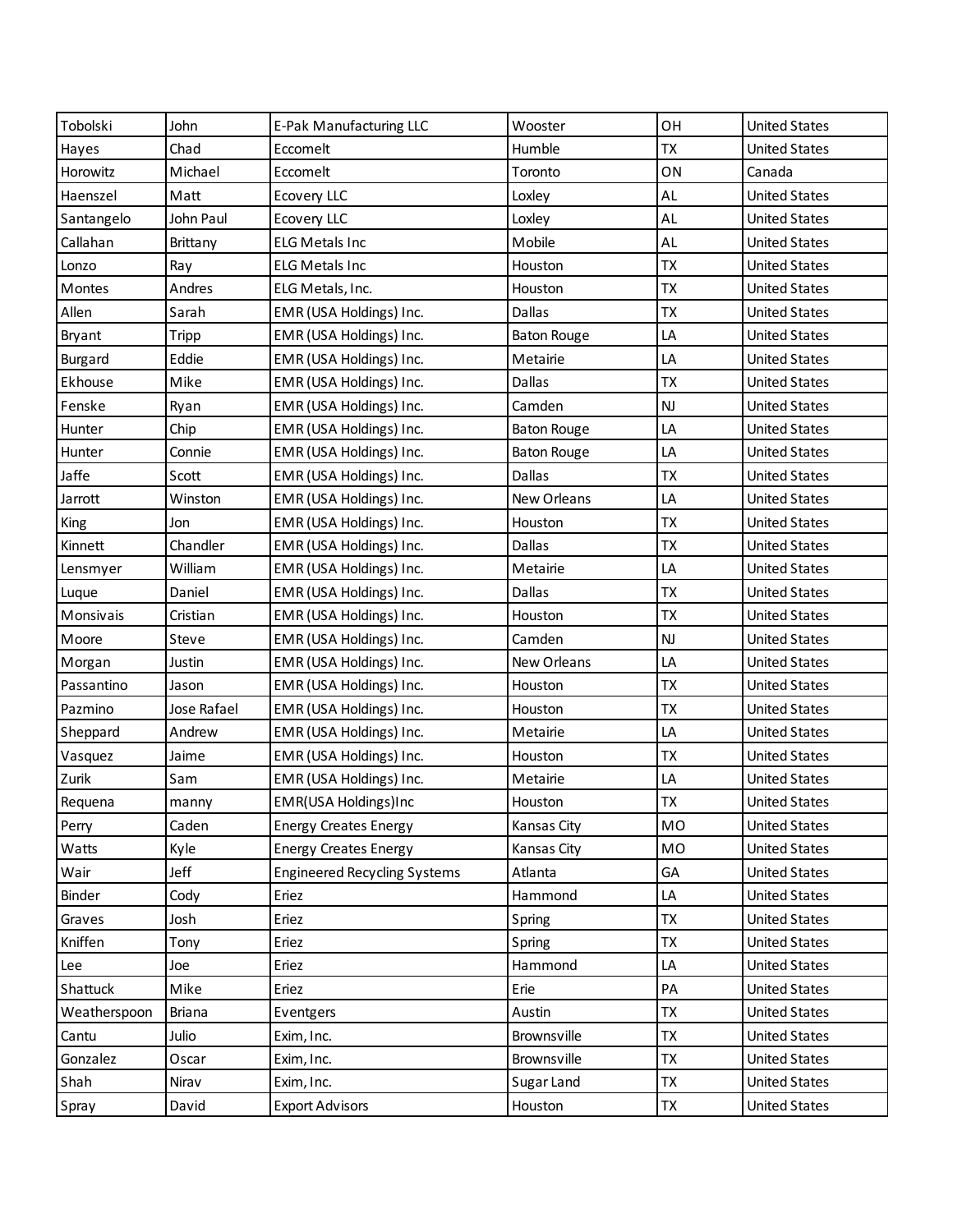|                  |           | Export Global Metals dba EG Metals    |                |           |                      |
|------------------|-----------|---------------------------------------|----------------|-----------|----------------------|
| Jones            | Dan       | Inc                                   | Hillsboro      | OR        | <b>United States</b> |
|                  |           | Export Global Metals dba EG Metals    |                |           |                      |
| Lin              | Ben       | Inc                                   | Hillsboro      | <b>OR</b> | <b>United States</b> |
| Petras           | Kirstyn   | Fastmarkets                           | New York       | <b>NY</b> | <b>United States</b> |
| Gill             | Dave      | <b>FE Rail</b>                        | Chicago        | IL        | <b>United States</b> |
| Willett          | Vanessa   | FE Rail                               | Chicago        | IL        | <b>United States</b> |
| Greenfield       | Chris     | <b>Federal Metal Co</b>               | Bedford        | OH        | <b>United States</b> |
| <b>Burnstein</b> | Steve     | Ferrous Processing & Trading Co       | Cleveland      | OH        | <b>United States</b> |
| Goronok          | Olga      | Fort Bend Recycling and Metals        | Sugar Land     | TX        | <b>United States</b> |
| Landry           | Beau      | Fort Bend Recycling and Metals        | Sugar Land     | <b>TX</b> | <b>United States</b> |
| Said             | Sam       | Fort Bend Recycling and Metals        | Sugar Land     | <b>TX</b> | <b>United States</b> |
| Wolff            | Jason     | Fortis Metal Management               | Dallas         | <b>TX</b> | <b>United States</b> |
| Wolff            | Jeff      | Fortis Metal Management               | Dallas         | <b>TX</b> | <b>United States</b> |
| Chandler         | Thomas    | <b>Fulton Metals Recycling</b>        | Atlanta        | GA        | <b>United States</b> |
| Johnson          | Jason     | <b>Fulton Metals Recycling</b>        | Atlanta        | GA        | <b>United States</b> |
| Sateika          | Mike      | <b>Fulton Metals Recycling</b>        | Atlanta        | GA        | <b>United States</b> |
| Terry            | Todd      | Fulton Supply and Recycling Inc       | Denton         | <b>TX</b> | <b>United States</b> |
| Gachman          | Arnold    | <b>Gachman Metals &amp; Recycling</b> | Fort Worth     | <b>TX</b> | <b>United States</b> |
| Gachman          | Harriette | Gachman Metals & Recycling            | Fort Worth     | <b>TX</b> | <b>United States</b> |
| Spriggs          | Jonathan  | GAPRecyclers                          | Dallas         | <b>TX</b> | <b>United States</b> |
|                  |           | General Recycling, LLC - Nucor Steel  |                |           |                      |
| Gaines           | Coby      | Jackson, Inc                          | Jackson        | <b>MS</b> | <b>United States</b> |
|                  |           | General Recycling, LLC - Nucor Steel  |                |           |                      |
| Manchester       | Chasen    | Jackson, Inc                          | Jackson        | <b>MS</b> | <b>United States</b> |
|                  |           | General Recycling, LLC - Nucor Steel  |                |           |                      |
| Torricelli       | Tony      | Jackson, Inc                          | Jackson        | <b>MS</b> | <b>United States</b> |
| Puckett          | Jeremy    | General Scrap Material Co.            | Shreveport     | LA        | <b>United States</b> |
| Archibald        | Blaine    | <b>Genesis Attachments</b>            | Draper         | UT        | <b>United States</b> |
| Ganier           | Mike      | Genesis Attachments                   | Superior       | WI        | <b>United States</b> |
| Hughes           | Matt      | Genesis Attachments                   | Superior       | WI        | <b>United States</b> |
| Cobbel           | Seth      | Geomet Recycling                      | Farmers Branch | <b>TX</b> | <b>United States</b> |
| Couch            | Kelly     | <b>Geomet Recycling</b>               | Farmers Branch | <b>TX</b> | <b>United States</b> |
| Goldberg         | Richard   | Geomet Recycling                      | Dallas         | <b>TX</b> | <b>United States</b> |
| Lieman           | Spencer   | <b>Geomet Recycling</b>               | Dallas         | <b>TX</b> | <b>United States</b> |
| McKinney         | Alicia    | Geomet Recycling                      | Farmers Branch | TX        | <b>United States</b> |
| Wakser           | Lee       | Geomet Recycling                      | Farmers Branch | <b>TX</b> | <b>United States</b> |
| McCrary          | Mike      | Gerdau - Midlothian                   | Bynum          | TX        | <b>United States</b> |
| Nutting          | Amy       | <b>Gerdau Metals Recycling</b>        | Midlothian     | <b>TX</b> | <b>United States</b> |
| Chen             | Lulu      | <b>GLE Scrap Metal Trading</b>        | McKinney       | TX        | <b>United States</b> |
| Dischino         | Andrew    | <b>GLE Scrap Metal Trading</b>        | Longwood       | FL.       | <b>United States</b> |
| Zhao             | Jack      | <b>GLE Scrap Metal Trading</b>        | Longwood       | FL        | <b>United States</b> |
| Tanna            | Parth     | <b>Gold Star Metalex</b>              | Fort Worth     | TX        | <b>United States</b> |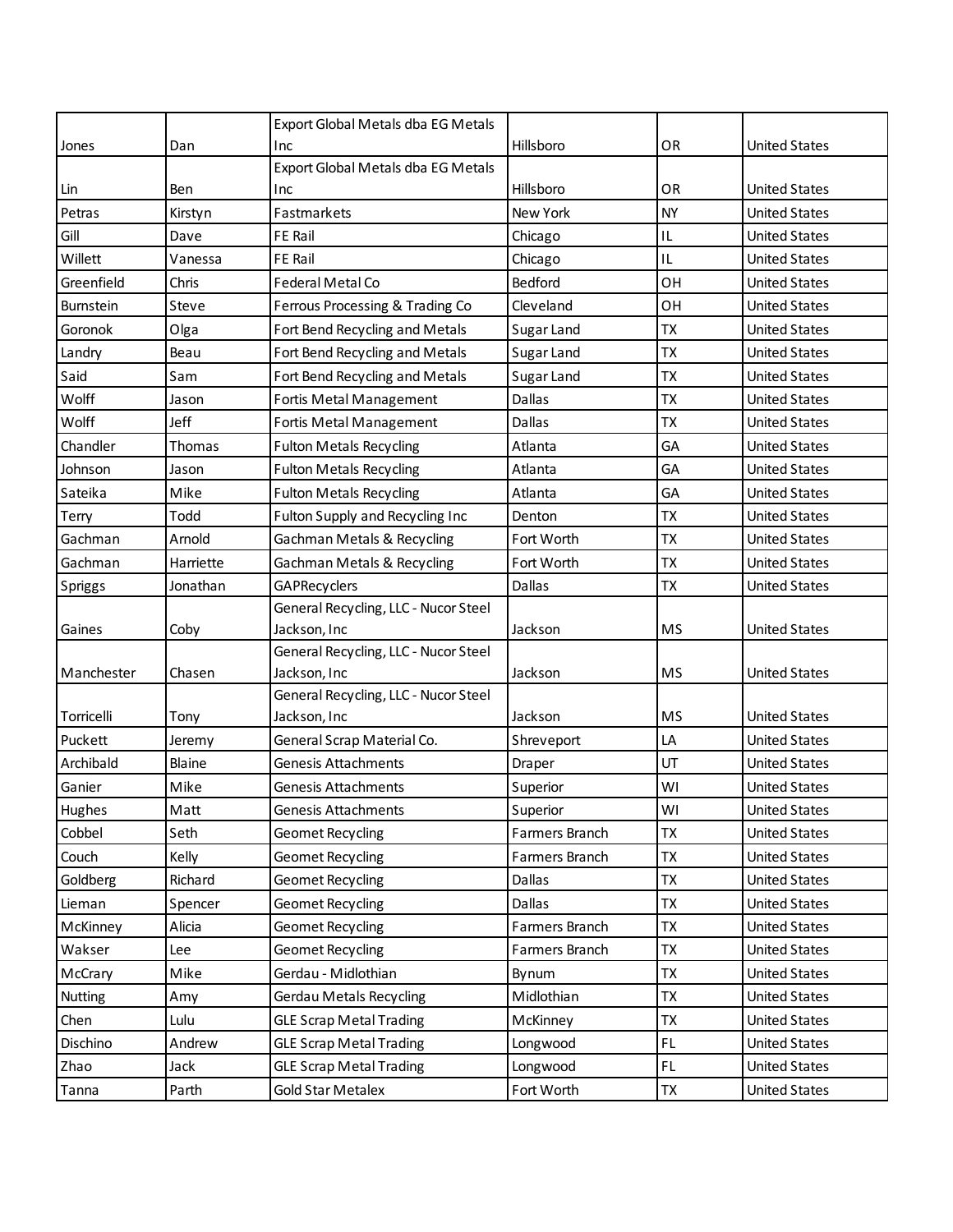| Griffin       | Greg          | <b>Gold Star Metals</b>         | Houston              | <b>TX</b> | <b>United States</b> |
|---------------|---------------|---------------------------------|----------------------|-----------|----------------------|
| Ratani        | Jignesh       | <b>Gold Star Metals</b>         | Houston              | <b>TX</b> | <b>United States</b> |
| Ratani        | Prey Ratani   | <b>Gold Star Metals</b>         | Houston              | <b>TX</b> | <b>United States</b> |
| Maly          | Jon           | Granutech-Saturn Systems Corp   | <b>Grand Prairie</b> | <b>TX</b> | <b>United States</b> |
| Wright        | Greg          | Granutech-Saturn Systems Corp   | <b>Grand Prairie</b> | <b>TX</b> | <b>United States</b> |
| Carrillo      | Mauricio      | <b>Green Metal Recycling</b>    | Fort Worth           | <b>TX</b> | <b>United States</b> |
| Hoang         | Chau          | <b>Green Metal Recycling</b>    | Fort Worth           | <b>TX</b> | <b>United States</b> |
| Greenberg     | Scott         | Greenland (America) Inc.        | Roswell              | GA        | <b>United States</b> |
| Vega          | Hernando      | Greenland (America) Inc.        | Roswell              | GA        | <b>United States</b> |
| Babikian      | David         | Greenspark Software             | Brooklyn             | <b>NY</b> | <b>United States</b> |
| Driscoll      | Gordon        | Greenspark Software             | Brooklyn             | <b>NY</b> | <b>United States</b> |
| Hesler        | Carl          | Greenspark Software             | Brooklyn             | <b>NY</b> | <b>United States</b> |
| Kershaw       | Tyler         | Greenspark Software             | Brooklyn             | <b>NY</b> | <b>United States</b> |
| Brown         | Robert        | Greystone Alloys LLC            | Houston              | <b>TX</b> | <b>United States</b> |
| Craft         | Jon           | <b>GRYB</b> International       | Victoriaville        | QC        | Canada               |
| Merriam       | Matt          | <b>GRYB</b> International       | Victoriaville        | QC        | Canada               |
| Wroblewski    | Matt W        | <b>GRYB</b> International       | Victoriaville        | QC        | Canada               |
| <b>Bills</b>  | Dorothy       | Hammermills International LLC   | Sapulpa              | OK        | <b>United States</b> |
| <b>Bills</b>  | Marlin        | Hammermills International LLC   | Sapulpa              | OK        | <b>United States</b> |
| Holder        | Scott         | Harris                          | Mart                 | <b>TX</b> | <b>United States</b> |
| Bausone       | Susan Bausone | <b>Hawk Steel</b>               | Kennedale            | <b>TX</b> | <b>United States</b> |
| Milligan      | Hunter        | Hawk Steel                      | Kennedale            | <b>TX</b> | <b>United States</b> |
| Shemper       | David         | <b>HCS Trading</b>              | Hattiesburg          | <b>MS</b> | <b>United States</b> |
| Mizzell       | <b>Dick</b>   | Heavy Equipment Consulting, LLC | Lexington            | SC        | <b>United States</b> |
| Mizzell       | Lynne         | Heavy Equipment Consulting, LLC | Lexington            | SC        | <b>United States</b> |
| Acree         | Thomas        | High Tide Metals Inc            | Charleston           | SC        | <b>United States</b> |
| Smith         | Marilyn       | Hill Country Recycling Corp     | Marble Falls         | <b>TX</b> | <b>United States</b> |
| Smith         | Matthew       | Hill Country Recycling Corp     | Marble Falls         | <b>TX</b> | <b>United States</b> |
| Daily         | Jennifer      | Himes Service Co/Rise Equipment | Robinson             | <b>ΤΧ</b> | <b>United States</b> |
| Daily         | Roy           | Himes Service Co/Rise Equipment | Robinson             | <b>TX</b> | <b>United States</b> |
| Fabela        | Carlos        | Himes Service Co/Rise Equipment | Robinson             | <b>TX</b> | <b>United States</b> |
| Gebhardt      | GiGi          | Himes Service Co/Rise Equipment | Robinson             | <b>TX</b> | <b>United States</b> |
| Semulis       | Taylor        | Himes Service Co/Rise Equipment | Robinson             | <b>TX</b> | <b>United States</b> |
| Boswell       | Craig         | HOBI International Inc          | Dallas               | <b>TX</b> | <b>United States</b> |
| Schneider     | Joseph        | Holmes Road Recycling Co., Inc. | Houston              | <b>TX</b> | <b>United States</b> |
| Adams         | Sean          | <b>Houston Scrap Metal</b>      | Houston              | <b>TX</b> | <b>United States</b> |
| Chavez-Medley | Irene         | Houston Scrap Metal             | Houston              | <b>ΤΧ</b> | <b>United States</b> |
| Cunningham    | Mark          | Houston Scrap Metal             | Houston              | <b>TX</b> | <b>United States</b> |
| Gallardo      | Victor        | Houston Scrap Metal             | Houston              | <b>TX</b> | <b>United States</b> |
| Medley        | George        | Houston Scrap Metal             | Houston              | <b>TX</b> | <b>United States</b> |
| Trimm         | Kevin         | <b>HRH Metals Inc</b>           | Moody                | AL        | <b>United States</b> |
| Helton        | Mark          | Huron Valley Steel Corp         | Anniston             | AL        | <b>United States</b> |
| Washabaugh    | Brooke        | Hydro Aluminum Metals USA       | Commerce             | TX        | <b>United States</b> |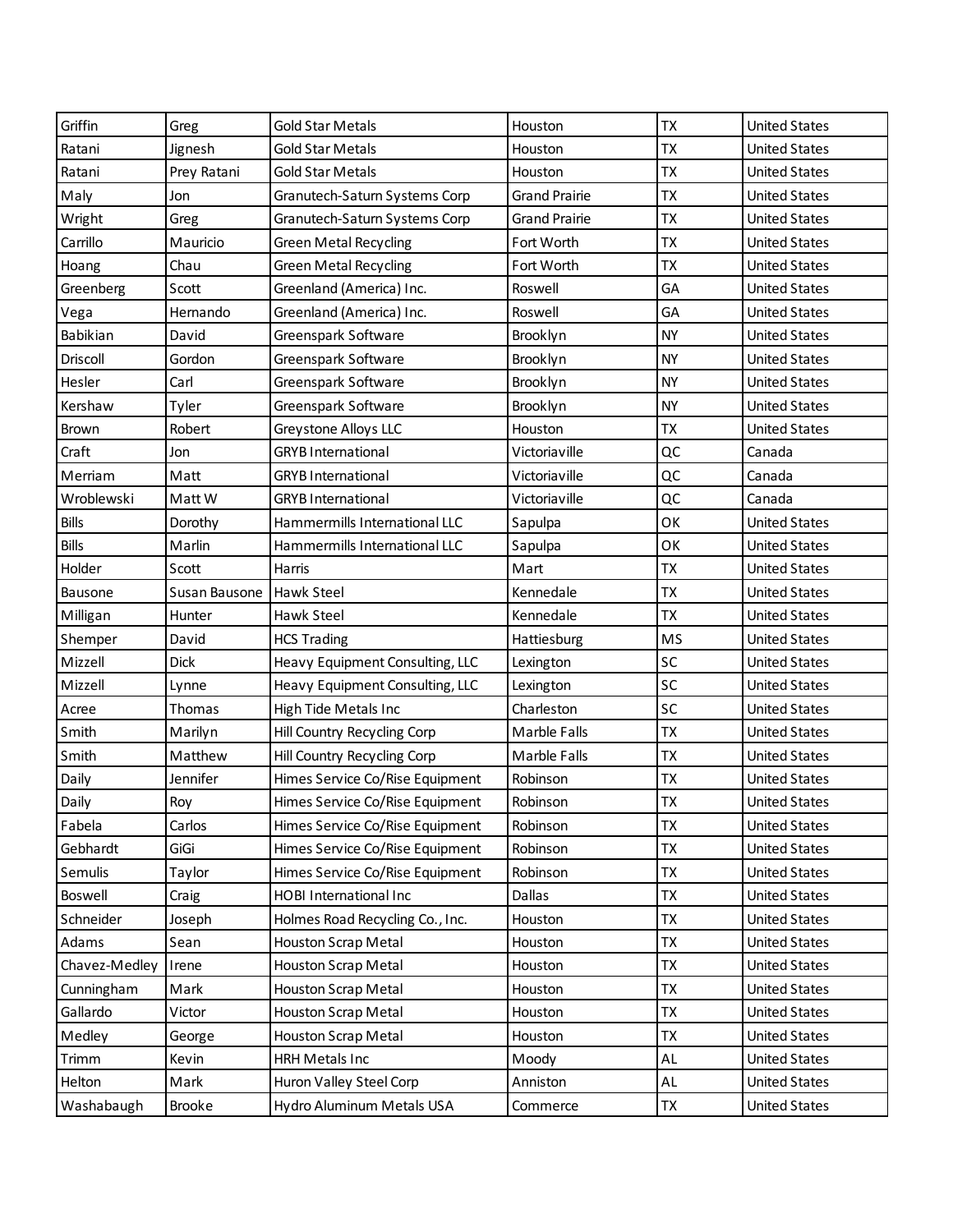| Hammond        | Jennifer       | Hydro Extrusion North America                        | Commerce     | <b>TX</b>      | <b>United States</b> |
|----------------|----------------|------------------------------------------------------|--------------|----------------|----------------------|
|                |                | Hyundai Construction Equipment                       |              |                |                      |
| <b>Brown</b>   | Matt           | Americas                                             | Richardson   | TX             | <b>United States</b> |
| Coraci         | Jacob          | IDScan.net                                           | New Orleans  | LA             | <b>United States</b> |
| Fritz          | Kyle           | Industrial Magnetics, Inc.                           | Boyne City   | M <sub>l</sub> | <b>United States</b> |
| Moore          | Scott          | Industrial Magnetics, Inc.                           | Boyne City   | MI             | <b>United States</b> |
| Mihuc          | Dan            | <b>Industrial Service Solutions</b>                  | Houston      | TX             | <b>United States</b> |
| Tigner         | Bill           | <b>Industrial Service Solutions</b>                  | Houston      | TX             | <b>United States</b> |
| Tigner         | Carr           | <b>Industrial Service Solutions</b>                  | Houston      | TX             | <b>United States</b> |
| <b>Biggers</b> | <b>Bret</b>    | Institute of Scrap Recycling Industries              | Washington   | DC             | <b>United States</b> |
| Bocklage       | Ryan           | Institute of Scrap Recycling Industries              | Washington   | DC             | <b>United States</b> |
| Bookman        | Rachel         | Institute of Scrap Recycling Industries              | Washington   | DC             | <b>United States</b> |
| Coffey         | Andrew         | Institute of Scrap Recycling Industries              | Washington   | DC             | <b>United States</b> |
| Gianti         | <b>Brianna</b> | Institute of Scrap Recycling Industries              | Washington   | DC             | <b>United States</b> |
| Glei           | Jason          | Institute of Scrap Recycling Industries              | Washington   | DC             | <b>United States</b> |
| Johnson        | Billy          | Institute of Scrap Recycling Industries              | Washington   | DC             | <b>United States</b> |
| Marvin         | Jessica        | Institute of Scrap Recycling Industries              | Washington   | DC             | <b>United States</b> |
| Nehrer         | Alex           | Institute of Scrap Recycling Industries              | Washington   | DC             | <b>United States</b> |
| Nehrer         | Jen            | Institute of Scrap Recycling Industries              | Washington   | DC             | <b>United States</b> |
| Nehrer         | Roger          | Institute of Scrap Recycling Industries              | Washington   | DC             | <b>United States</b> |
| Pickard        | Joe            | Institute of Scrap Recycling Industries   Washington |              | DC             | <b>United States</b> |
| Wiener         | Robin          | Institute of Scrap Recycling Industries              | Washington   | DC             | <b>United States</b> |
| Molinar        | Marisa         | Int'l Recycling / Alium Mercapro                     | El Paso      | <b>TX</b>      | <b>United States</b> |
| Fischer        | Robert         | Integrated Shredder Technology LLC                   | San Antonio  | <b>TX</b>      | <b>United States</b> |
| Grohman        | Chad           | Integrated Shredder Technology LLC                   | San Antonio  | <b>TX</b>      | <b>United States</b> |
| McCann         | James          | Integrated Shredder Technology LLC                   | San Antonio  | <b>TX</b>      | <b>United States</b> |
| Ashlock        | Mark           | <b>Interco Trading Company</b>                       | Madison      | <b>MO</b>      | <b>United States</b> |
| Furbee         | Tom            | <b>International Baler Corp</b>                      | Jacksonville | FL.            | <b>United States</b> |
| Hart           | Jessica        | <b>International Baler Corp</b>                      | Jacksonville | FL             | <b>United States</b> |
|                |                | Intra American Metals Inc                            |              |                |                      |
| Groves         | John           | (Intrametco)                                         | Noblesville  | ${\sf IN}$     | <b>United States</b> |
| McCune         | Colton         | Iron Horse Recycling                                 | Freeport     | TX             | <b>United States</b> |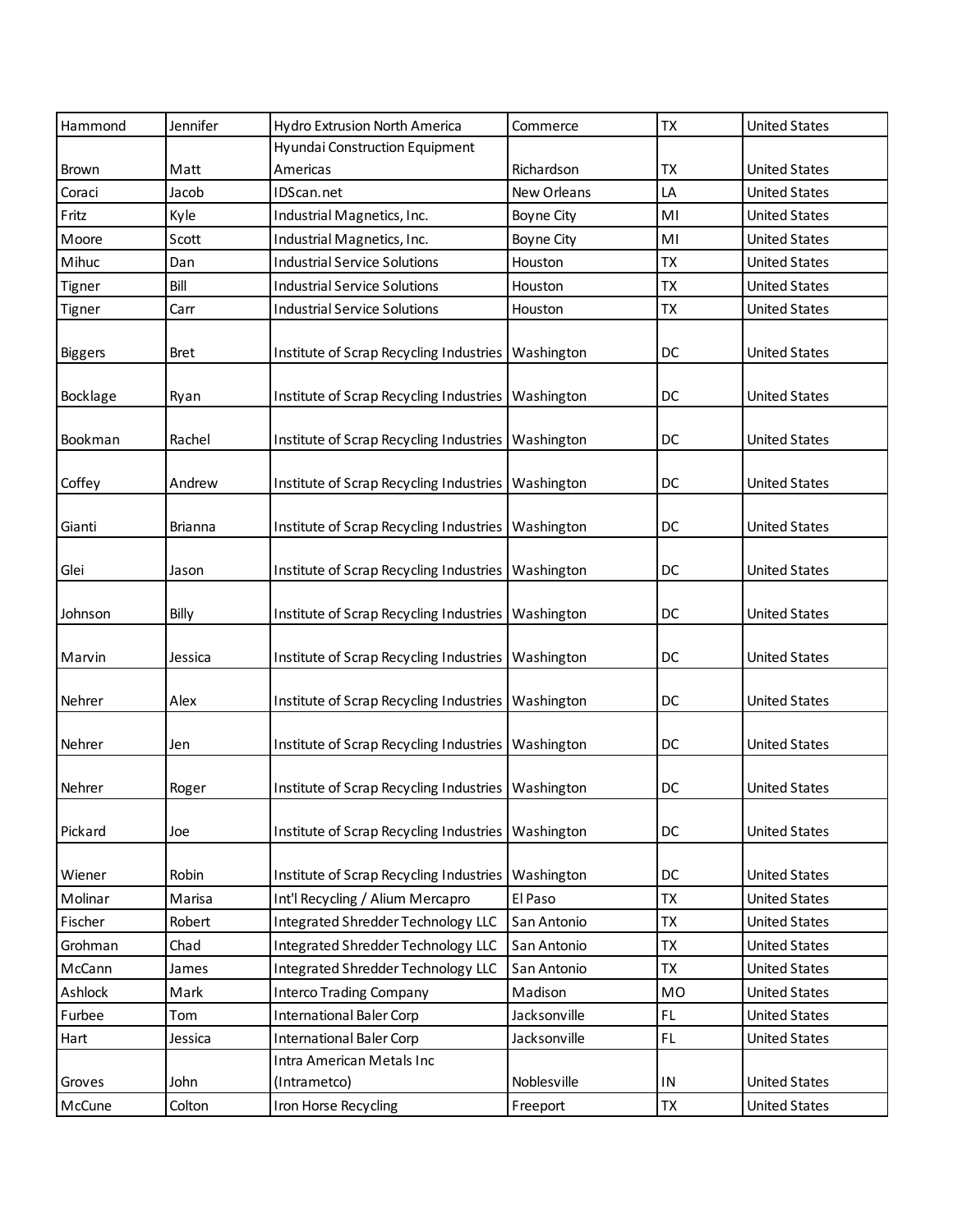| Ragsdale    | Kyle        | Iron Horse Recyling                  | Freeport            | <b>TX</b> | <b>United States</b> |
|-------------|-------------|--------------------------------------|---------------------|-----------|----------------------|
| Kiser       | Kent        | ISRI Gulf Coast Region               | Charlottesville     | VA        | <b>United States</b> |
| Clements    | Jeremy      | Jackson Iron & Metal Co Inc          | Jackson             | <b>MS</b> | <b>United States</b> |
| Shemper     | Zach        | Jackson Iron & Metal Co Inc          | Jackson             | <b>MS</b> | <b>United States</b> |
| Walters     | Misti       | Jackson Iron & Metal Co Inc          | Jackson             | <b>MS</b> | <b>United States</b> |
| Goodman     | Randy       | Jain Metal Group                     | Marietta            | GA        | <b>United States</b> |
| Bayouth     | David       | Jarvis Metals Recycling Inc          | Lubbock             | <b>ΤX</b> | <b>United States</b> |
| Bayouth     | Leigh       | Jarvis Metals Recycling Inc          | Lubbock             | <b>TX</b> | <b>United States</b> |
| Lynn        | Toby        | Jarvis Metals Recycling Inc          | Lubbock             | <b>ΤX</b> | <b>United States</b> |
| Phillips    | Trent       | Jarvis Metals Recycling Inc          | Lubbock             | <b>ΤΧ</b> | <b>United States</b> |
| Withrow     | Aryn        | Jarvis Metals Recycling Inc          | Lubbock             | <b>ΤΧ</b> | <b>United States</b> |
| Segal       | Marshall    | JL Proler Iron & Steel Co            | Houston             | <b>TX</b> | <b>United States</b> |
| Bryant      | Jeff        | <b>JMB Builders and Construction</b> | Hope Mills          | NC        | <b>United States</b> |
| Bishop      | Rob         | JVI Vibratory Equipment              | Houston             | <b>TX</b> | <b>United States</b> |
| Bodin       | Dwayne      | JVI Vibratory Equipment              | Metairie            | LA        | <b>United States</b> |
| Crow        | Corey       | <b>K&amp;L Recycling</b>             | Tyler               | <b>TX</b> | <b>United States</b> |
| Fletcher    | Dylan       | <b>K&amp;L Recycling</b>             | Tyler               | <b>ΤX</b> | <b>United States</b> |
| Wells       | Andy        | <b>K&amp;L Recycling</b>             | Tyler               | <b>ΤΧ</b> | <b>United States</b> |
| Wells       | Mark        | <b>K&amp;L Recycling</b>             | Tyler               | <b>ΤX</b> | <b>United States</b> |
| Kirk        | Michael     | Kaiser Aluminum Warrick              | Denver              | CO        | <b>United States</b> |
| Smith       | Steve       | Kastle Systems                       | Falls Church        | VA        | <b>United States</b> |
| Stuart      | John        | Kastle Systems                       | <b>Falls Church</b> | VA        | <b>United States</b> |
| Catlin      | Katherine   | Kataman Metals LLC                   | Metairie            | LA        | <b>United States</b> |
| Skaaret     | Per         | Kinshofer                            | <b>Beaumont</b>     | <b>ΤΧ</b> | <b>United States</b> |
| Bell        | Paul        | Kirby-Smith Machinery, Inc.          | Oklahoma City       | OK        | <b>United States</b> |
| Faulkner    | Ralph       | Kirby-Smith Machinery, Inc.          | Oklahoma City       | OK        | <b>United States</b> |
| Finkelstein | Marvin      | Kripke Enterprises Inc               | Coconut Creek       | FL.       | <b>United States</b> |
| Golding     | andy        | Kripke Enterprises Inc               | Toledo              | OH        | <b>United States</b> |
| O'Loughlin  | Collin      | Kripke Enterprises Inc               | Toledo              | OH        | <b>United States</b> |
| Phillips    | Eric        | Kripke Enterprises Inc               | Toledo              | OH        | <b>United States</b> |
| Jones       | <b>Nick</b> | Labrador Recycling                   | Springfield         | MA        | <b>United States</b> |
| Zamora      | Octavio     | Labrador Recycling, Inc              | Tijuana             |           | Mexico               |
| Felker      | Ethan       | Lamb Fuels Inc                       | Chula Vista         | CA        | <b>United States</b> |
| Wickliff    | Adam        | Lamb Fuels Inc                       | Chula Vista         | CA        | <b>United States</b> |
| Wickliff    | Carly       | Lamb Fuels Inc                       | Tucson              | AZ        | <b>United States</b> |
| Miller      | Jon         | Lefort America                       | Louisville          | KY        | <b>United States</b> |
| Schultz     | Michael     | Lefort America                       | Louisville          | KY        | <b>United States</b> |
| Burlison    | David       | Levitated Metals                     | New Caney           | <b>ΤX</b> | <b>United States</b> |
| Gunter      | Glenn       | Levitated Metals                     | New Caney           | <b>TX</b> | <b>United States</b> |
| Shah        | Ronak       | Levitated Metals                     | New Caney           | <b>ΤX</b> | <b>United States</b> |
| Randall     | Marty       | Liebherr Construction Equipment Co   | <b>Newport News</b> | VA        | <b>United States</b> |
| Randall     | Michael     | Liebherr Construction Equipment Co   | <b>Newport News</b> | VA        | <b>United States</b> |
| Brady       | Mark        | Liebherr USA                         | Madisonville        | LA        | <b>United States</b> |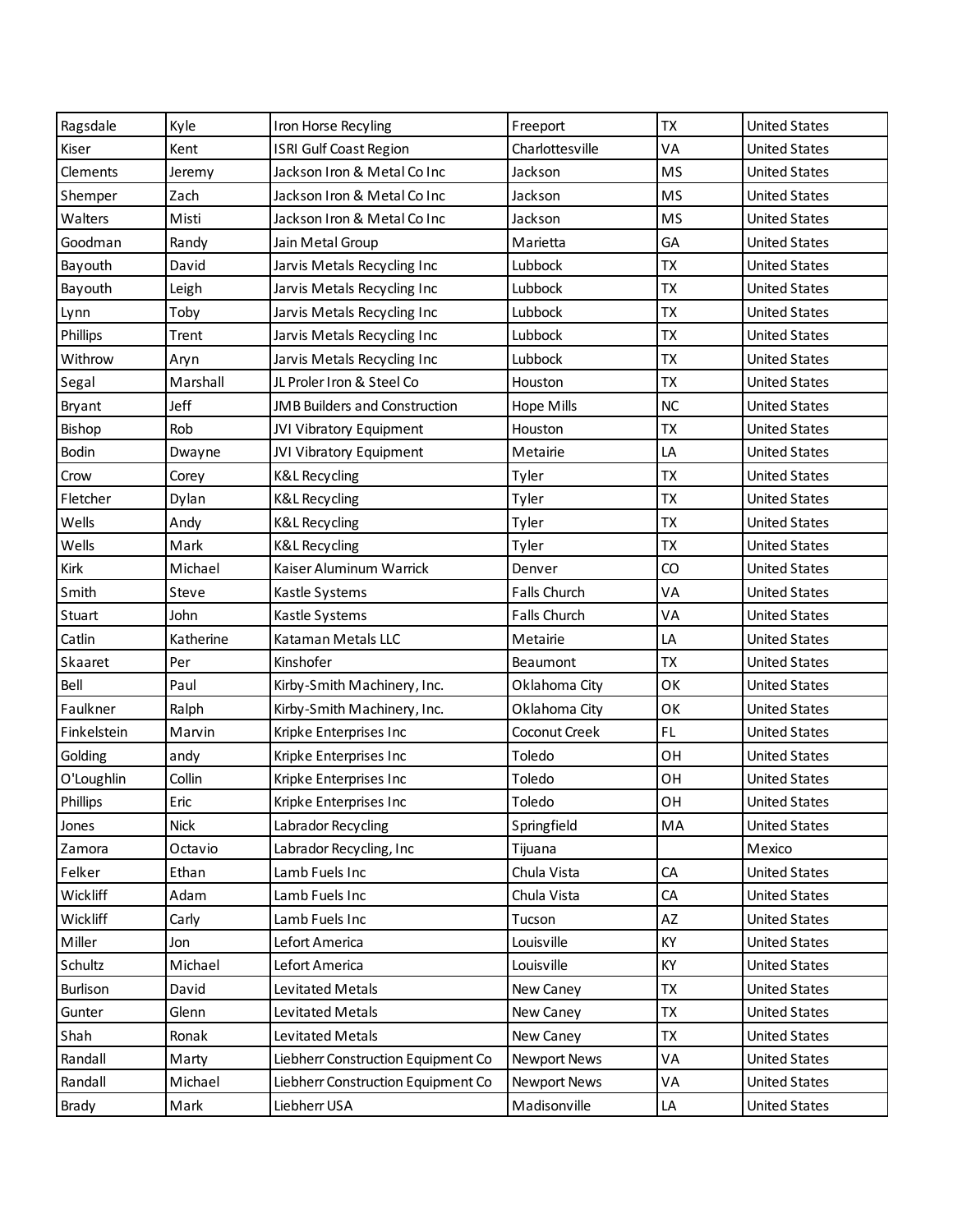| Hill           | Paul          | Liebherr USA                       | <b>Newport News</b>  | VA            | <b>United States</b> |
|----------------|---------------|------------------------------------|----------------------|---------------|----------------------|
| Dennis         | Jake          | Lindner Recyclingtech America      | Statesville          | <b>NC</b>     | <b>United States</b> |
| Graham         | <b>Braden</b> | Longhorn Recycling LP              | San Antonio          | <b>TX</b>     | <b>United States</b> |
| Triesch        | Taylor        | Longhorn Recycling LP              | San Antonio          | <b>TX</b>     | <b>United States</b> |
| Nungesser      | Billy         | Louisiana Lt. Governor             | <b>Baton Rouge</b>   | LA            | <b>United States</b> |
| DeJean         | Chip          | Louisiana Scrap Metal Recycling    | Port Allen           | LA            | <b>United States</b> |
| Labbie         | Doug          | Louisiana Scrap Metal Recycling    | Lafayette            | LA            | <b>United States</b> |
| Rongey         | John          | Louisiana Scrap Metal Recycling    | Lafayette            | LA            | <b>United States</b> |
| LeJeune        | John          | Ludlum Measurements, Inc.          | Sweetwater           | <b>ΤΧ</b>     | <b>United States</b> |
| McCorkle       | Ryan          | Ludlum Measurements, Inc.          | Sweetwater           | <b>ΤΧ</b>     | <b>United States</b> |
| Harrell        | Joey          | M. Lipsitz & Co., Ltd.             | Waco                 | <b>ΤΧ</b>     | <b>United States</b> |
| Johnson        | Charles       | M. Lipsitz & Co., Ltd.             | Waco                 | <b>TX</b>     | <b>United States</b> |
| Lipsitz        | Jamie         | M. Lipsitz & Co., Ltd.             | Waco                 | <b>ΤΧ</b>     | <b>United States</b> |
| Lipsitz        | Kirk          | M. Lipsitz & Co., Ltd.             | Waco                 | <b>TX</b>     | <b>United States</b> |
| Lipsitz, III   | Melvin        | M. Lipsitz & Co., Ltd.             | Waco                 | <b>ΤΧ</b>     | <b>United States</b> |
| Blocker        | Zach          | M/G Transport Services, LLC        | Metairie             | LA            | <b>United States</b> |
| Descoto        | David         | Maddox Industrial Transformer      | Greer                | SC            | <b>United States</b> |
| Moore          | Matt          | Maddox Industrial Transformer      | Greer                | SC            | <b>United States</b> |
| Teas           | Jason         | Maddox Industrial Transformer      | <b>Battle Ground</b> | <b>WA</b>     | <b>United States</b> |
| Fennis         | <b>Bruce</b>  | Magnetech Industrial Services Inc. | Cypress              | <b>TX</b>     | <b>United States</b> |
| Fennis         | <b>Bruce</b>  | Magnetech Industrial Services Inc. | Cypress              | <b>TX</b>     | <b>United States</b> |
| Reid           | <b>Nick</b>   | Marsch & McLennan Agency           | Lubbock              | <b>TX</b>     | <b>United States</b> |
| <b>Ness</b>    | Lisa          | Meetings By Design, LLC            | Hope Mills           | <b>NC</b>     | <b>United States</b> |
| <b>Burghes</b> | Evan          | Mervis Industries Inc              | Danville             | IL            | <b>United States</b> |
| Robertson      | Troy          | Metal Analysis Group               | Houston              | <b>TX</b>     | <b>United States</b> |
| Chalupa        | Neil          | <b>Metal Conversions Ltd</b>       | Mansfield            | OH            | <b>United States</b> |
| Cohen          | Andy          | <b>Metal Conversions Ltd</b>       | Mansfield            | OH            | <b>United States</b> |
| Marlett        | Jeff          | Metal Exchange Corporation         | Saint Louis          | <b>MO</b>     | <b>United States</b> |
| Roby           | Chad          | <b>Metal Processors</b>            | Jackson              | <b>MS</b>     | <b>United States</b> |
| Walters        | Steven        | <b>Metal Processors</b>            | Jackson              | <b>MS</b>     | <b>United States</b> |
| Alman          | Jan           | <b>Metal Recycling Corporation</b> | Little Rock          | AR            | <b>United States</b> |
| Alman          | Larry         | <b>Metal Recycling Corporation</b> | Little Rock          | AR            | <b>United States</b> |
| Faulkner       | Aaron         | <b>Metal Recycling Corporation</b> | Little Rock          | AR            | <b>United States</b> |
| Faulkner       | Amy           | <b>Metal Recycling Corporation</b> | Little Rock          | AR            | <b>United States</b> |
| Ronnel         | Mike          | <b>Metal Recycling Corporation</b> | Little Rock          | AR            | <b>United States</b> |
| Ronnel         | Steve         | <b>Metal Recycling Corporation</b> | Little Rock          | AR            | <b>United States</b> |
| Woodward       | Damon         | <b>Metal Recycling Corporation</b> | Little Rock          | AR            | <b>United States</b> |
| Woodward       | Lindsey       | <b>Metal Recycling Corporation</b> | Little Rock          | AR            | <b>United States</b> |
| Horter         | Mary Horter   | Metal Source LLC                   | Wabash               | ${\sf IN}$    | <b>United States</b> |
| Ramos-Deleon   | <b>Dallis</b> | Metal Source LLC                   | Wabash               | $\mathsf{IN}$ | <b>United States</b> |
| Emery          | Bob           | METALSRECYCLING Magazine           | Brunswick            | OH            | <b>United States</b> |
| Edwards        | Katie         | Midland Equipment Finance          | Chappell Hill        | <b>TX</b>     | <b>United States</b> |
| <b>Burgess</b> | Jerrit        | Midwest Scrap Management Inc       | Kansas City          | MO            | <b>United States</b> |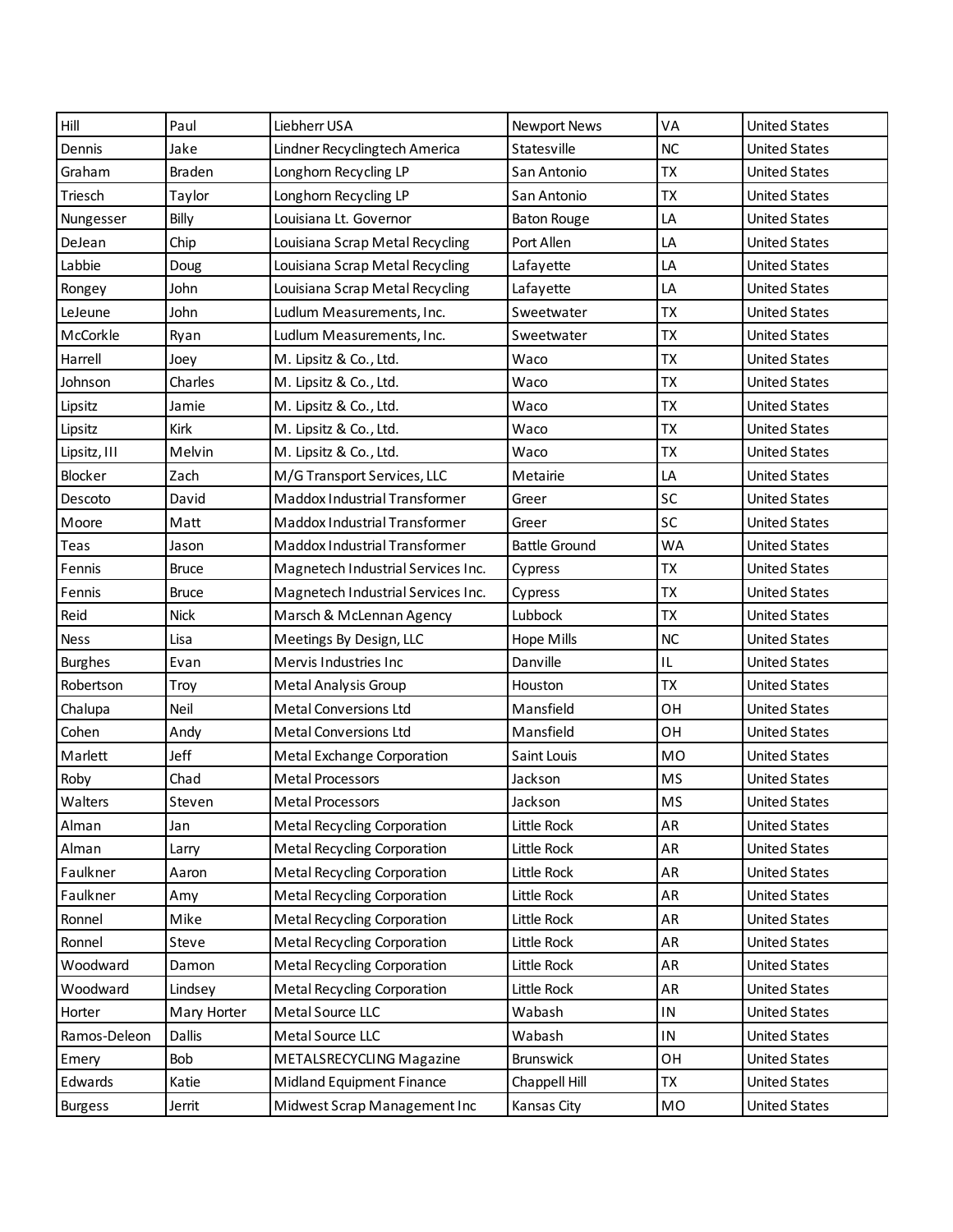| Childers      | Colby           | Midwest Scrap Management Inc    | Kansas City        | MO        | <b>United States</b> |
|---------------|-----------------|---------------------------------|--------------------|-----------|----------------------|
| Gooden        | Grant           | Midwest Scrap Management Inc    | Kansas City        | <b>MO</b> | <b>United States</b> |
| Liebig        | Blaine          | Midwest Scrap Management Inc    | Kansas City        | MO        | <b>United States</b> |
| Mayo          | Matthew         | Midwest Scrap Management Inc    | Hutchinson         | KS        | <b>United States</b> |
| Rhodes        | Keith           | Midwest Scrap Management Inc    | Kansas City        | MO        | <b>United States</b> |
| Mims          | Andrew          | Mims Recycling of Ruston LLC    | Ruston             | LA        | <b>United States</b> |
| Mims          | Greg            | Mims Recycling of Ruston LLC    | Ruston             | LA        | <b>United States</b> |
| <b>Brian</b>  | Beau            | <b>Modern Metals Recycling</b>  | <b>Baton Rouge</b> | LA        | <b>United States</b> |
| Costanza      | Chris           | <b>Modern Metals Recycling</b>  | Harvey             | LA        | <b>United States</b> |
| Costanza      | Vincent         | <b>Modern Metals Recycling</b>  | Harvey             | LA        | <b>United States</b> |
| Mitchell      | Justin          | <b>Modern Metals Recycling</b>  | <b>Baton Rouge</b> | LA        | <b>United States</b> |
| <b>Beirne</b> | Christopher     | Moley Magnetics, Inc.           | Lockport           | <b>NY</b> | <b>United States</b> |
| Gordon        | Chris           | Moley Magnetics, Inc.           | Lockport           | <b>NY</b> | <b>United States</b> |
| McPhearson    | <b>Bubba</b>    | Moley Magnetics, Inc.           | Lockport           | <b>NY</b> | <b>United States</b> |
| Vexler        | Jack            | Monterrey Iron & Metal          | San Antonio        | <b>TX</b> | <b>United States</b> |
| Vexler        | Jordan          | Monterrey Iron & Metal          | San Antonio        | <b>TX</b> | <b>United States</b> |
| Saunders      | Steve           | MOST, Inc.                      | Jackson            | <b>TN</b> | <b>United States</b> |
| Skinner       | Charles         | MOST, Inc.                      | Troy               | <b>MO</b> | <b>United States</b> |
| Hottenstein   | Felix           | MSS, Inc.                       | Nashville          | <b>TN</b> | <b>United States</b> |
| Milan         | Kate            | MSS, Inc.                       | Nashville          | <b>TN</b> | <b>United States</b> |
| DeLeon        | Stevan          | Mustang Cat                     | Houston            | <b>TX</b> | <b>United States</b> |
|               |                 | National Association Supply Co- |                    |           |                      |
| Shetler       | <b>Bret</b>     | operative Inc (NASCO-OP)        | New Philadelphia   | OH        | <b>United States</b> |
| <b>Beck</b>   | <b>Trey</b>     | National Equipment Dealers, LLC | Houston            | <b>ΤΧ</b> | <b>United States</b> |
| Rogers        | Corey           | National Equipment Dealers, LLC | Houston            | TX        | <b>United States</b> |
| Smalley       | <b>Brian</b>    | National Steel Car              | Conroe             | <b>TX</b> | <b>United States</b> |
| Malott        | Isaac           | New Caney Recycling             | New Caney          |           |                      |
| Smith         |                 |                                 |                    | <b>ΤΧ</b> | <b>United States</b> |
|               | Jaylen          | New Caney Recycling             | New Caney          | <b>TX</b> | <b>United States</b> |
| Newell III    | Alton Scott III | Newell Recycling Equipment, LLC | El Paso            | TX        | <b>United States</b> |
| Smith         | Brady           | North Texas Shredding           | Fort Worth         | <b>TX</b> | <b>United States</b> |
| McClellan     | Rachael         | Novelis                         | Atlanta            | GA        | <b>United States</b> |
| Crawford      | Marshall        | Nucor Steel Louisiana LLC       | Convent            | LA        | <b>United States</b> |
| Hart          | Calvin          | Nucor Steel Louisiana LLC       | Convent            | LA        | <b>United States</b> |
| Green         | Steve           | Nueces Power Equipment          | Corpus Christi     | <b>TX</b> | <b>United States</b> |
| Don           | Marcella        | <b>Oasis Metal Trading LLC</b>  | Memphis            | <b>TN</b> | <b>United States</b> |
| Forrest       | Tim             | Ocean Insight                   | Orlando            | FL.       | <b>United States</b> |
| Scargle       | Scott           | Ocean Insight                   | Orlando            | FL.       | <b>United States</b> |
| Civovic       | Walt            | Ohio Magnetics                  | New Philadelphia   | OH        | <b>United States</b> |
| Schuh         | Tim             | <b>Ohio Magnetics</b>           | New Philadelphia   | ОH        | <b>United States</b> |
| Snyder        | Todd            | OilQuick Americas               | Superior           | WI        | <b>United States</b> |
| Verva         | Max             | OilQuick Americas               | Superior           | WI        | <b>United States</b> |
| Bredow        | Ryan            | Okon Metals Inc                 | Dallas             | <b>TX</b> | <b>United States</b> |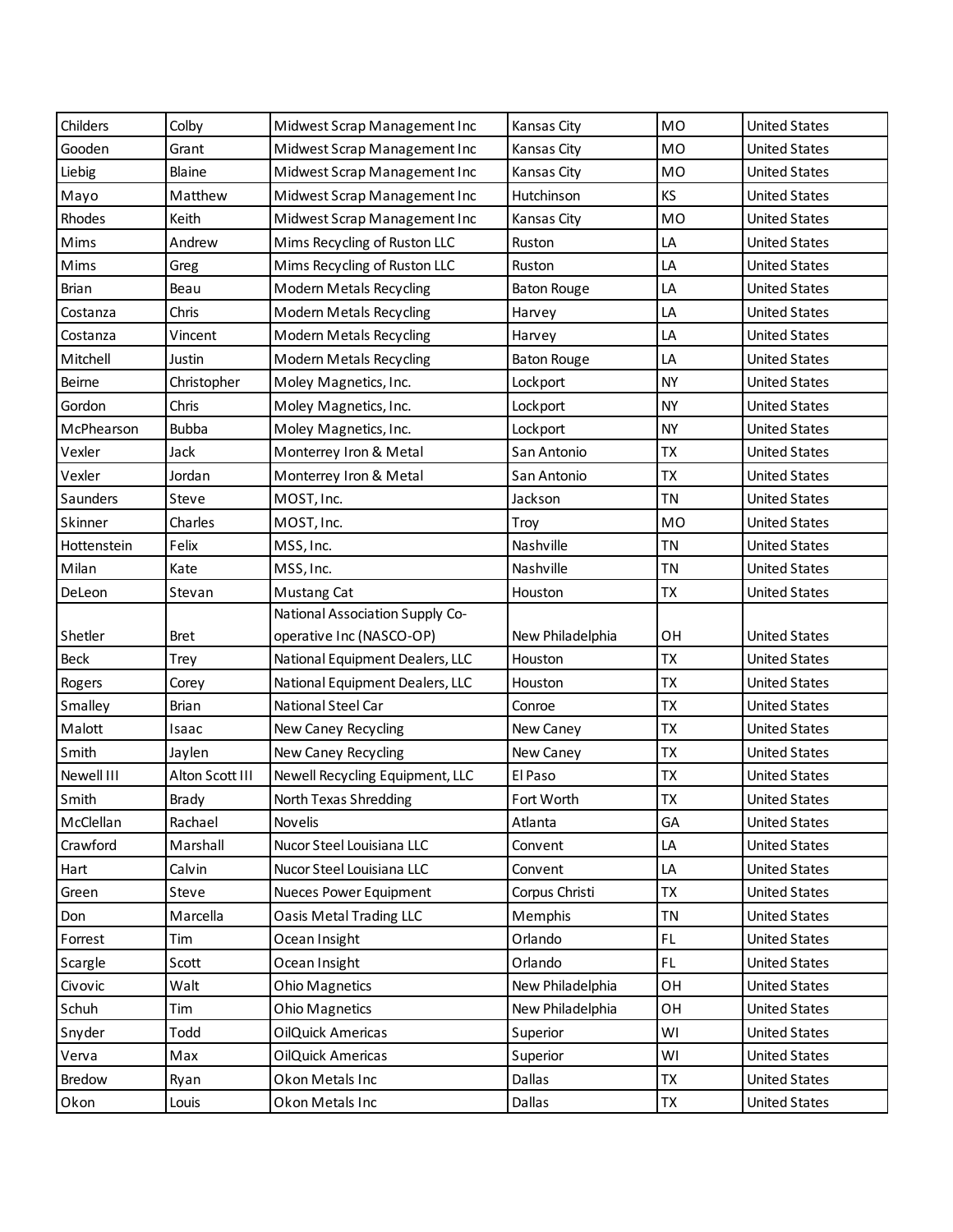|            |             | Olympus Corp./Evident Scientific, |                         |           |                      |
|------------|-------------|-----------------------------------|-------------------------|-----------|----------------------|
| Herasymiuk | Edwin       | Inc.                              | Gretna                  | LA        | <b>United States</b> |
|            |             | Olympus Corp./Evident Scientific, |                         |           |                      |
| Miller     | Mark        | Inc.                              | Waltham                 | MA        | <b>United States</b> |
| Alvarez    | Mauricio    | OmniSource, LLC                   | Sinton                  | <b>TX</b> | <b>United States</b> |
| Andrews II | Jerry       | OmniSource, LLC                   | Fort Wayne              | IN        | <b>United States</b> |
| Baldridge  | Jason       | OmniSource, LLC                   | Sinton                  | <b>TX</b> | <b>United States</b> |
| Bell       | John        | OmniSource, LLC                   | Sinton                  | TX        | <b>United States</b> |
| Bell       | Matt        | OmniSource, LLC                   | Sinton                  | <b>TX</b> | <b>United States</b> |
| Buchman    | Marty       | OmniSource, LLC                   | Alpharetta              | GA        | <b>United States</b> |
| Christman  | Kristin     | OmniSource, LLC                   | Memphis                 | <b>TN</b> | <b>United States</b> |
| Davis      | Stan        | OmniSource, LLC                   | Sinton                  | <b>TX</b> | <b>United States</b> |
| Duffin     | Andy        | OmniSource, LLC                   | Fort Wayne              | IN        | <b>United States</b> |
| Jasin      | <b>Nick</b> | OmniSource, LLC                   | Sinton                  | <b>TX</b> | <b>United States</b> |
| Kalpin     | Mike        | OmniSource, LLC                   | Sinton                  | <b>TX</b> | <b>United States</b> |
| Koehlinger | Joel        | OmniSource, LLC                   | Fort Wayne              | IN        | <b>United States</b> |
| MacMillan  | Neil        | OmniSource, LLC                   | Alpharetta              | GA        | <b>United States</b> |
| Stubbings  | Peter       | OmniSource, LLC                   | Fort Wayne              | IN        | <b>United States</b> |
| Johnson    | George      | <b>Oncor Electric Delivery</b>    | Lancaster               | <b>TX</b> | <b>United States</b> |
| McCray     | Wanjala     | <b>Oncor Electric Delivery</b>    | Lancaster               | <b>TX</b> | <b>United States</b> |
| Sarnacki   | Kathryn     | <b>Oncor Electric Delivery</b>    | Lancaster               | <b>TX</b> | <b>United States</b> |
| Murtagh    | Tomas       | Optimus Steel                     | Tomball                 | <b>TX</b> | <b>United States</b> |
| Depierro   | Melissa     | <b>Pemberton Attachments</b>      | Longwood                | FL        | <b>United States</b> |
| Kinney     | John        | <b>Pemberton Attachments</b>      | Longwood                | FL.       | <b>United States</b> |
| Boyle      | John        | PGM of Texas LLC                  | <b>Dripping Springs</b> | <b>TX</b> | <b>United States</b> |
| Monteith   | Blake       | PGM of Texas LLC                  | <b>Dripping Springs</b> | <b>TX</b> | <b>United States</b> |
| Ramos      | Edwin       | Phoenix Group Metals              | Phoenix                 | <b>AZ</b> | <b>United States</b> |
| Steger     | Matthew     | Phoenix Group Metals              | Phoenix                 | AZ        | <b>United States</b> |
| Spiegel    | Joshua      | Pilgrim Metal and Core            | Lexington               | <b>NC</b> | <b>United States</b> |
| Ross       | Jim         | Pinnacle Engineering Inc          | Cedar Rapids            | IA        | <b>United States</b> |
| Tauke      | Scott       | Pinnacle Engineering Inc          | Cedar Rapids            | IA        | <b>United States</b> |
| Mansour    | Janine      | Port of New Orleans               | New Orleans             | LA        | <b>United States</b> |
| Dunlap     | John        | Pratt Industries                  | Shreveport              | LA        | <b>United States</b> |
| Shepard    | Ron         | Pratt Recycling, Inc.             | Conyers                 | GA        | <b>United States</b> |
| Snyder     | Aaron       | Pratt Recycling, Inc.             | Conyers                 | GA        | <b>United States</b> |
| Daniele    | Keny        | Prestige Scrap & Metal            | Houston                 | TX        | <b>United States</b> |
| Andregg    | Corey       | Proler Industries                 | Houston                 | <b>TX</b> | <b>United States</b> |
| Garza      | Manolo      | Proler Industries                 | Houston                 | <b>TX</b> | <b>United States</b> |
| Proler     | Preston     | Proler Industries                 | Houston                 | <b>TX</b> | <b>United States</b> |
| Brown      | Tyler       | ProTrade Steel                    | Dallas                  | <b>TX</b> | <b>United States</b> |
| Kurlawala  | Shehzad     | <b>Quality Metals</b>             | Houston                 | <b>TX</b> | <b>United States</b> |
| Ray        | Bryan       | R6 Recycling                      | Commerce                | OK        | <b>United States</b> |
| Ray        | Tukker      | R6 Recycling                      | Quapaw                  | OK        | <b>United States</b> |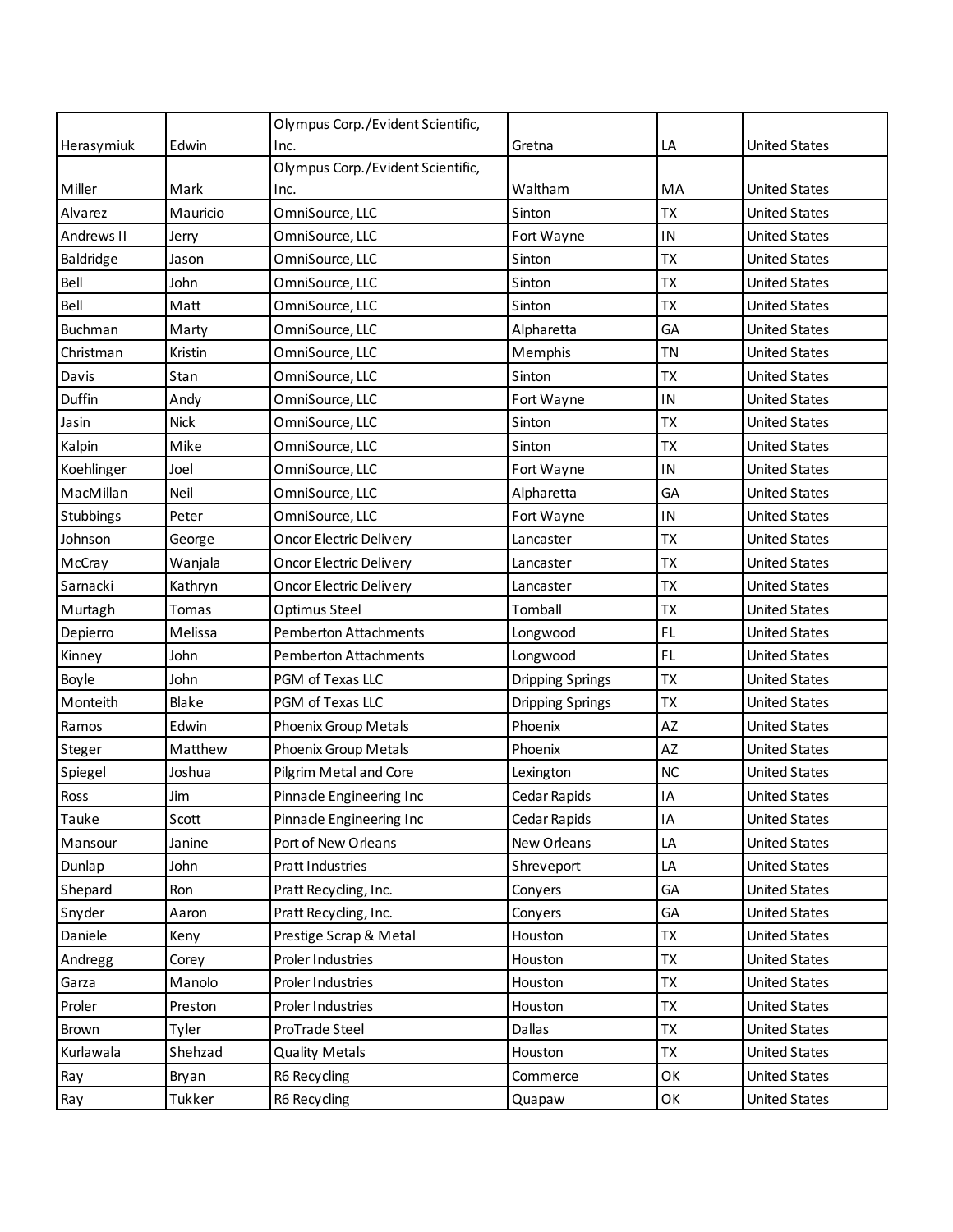| Flabiano        | Mattia       | Rad Cap                        | Brooklyn             | <b>NY</b> | <b>United States</b> |
|-----------------|--------------|--------------------------------|----------------------|-----------|----------------------|
| Bettman         | Jordan       | Radian                         | New York             | <b>NY</b> | <b>United States</b> |
| Boone           | Brandi       | <b>Real Alloy</b>              | Nashville            | <b>TN</b> | <b>United States</b> |
| Filipkowski     | Rob          | <b>Real Alloy</b>              | Beachwood            | OH        | <b>United States</b> |
| Mason           | Peter        | <b>Real Alloy</b>              | Post Falls           | ID        | <b>United States</b> |
| Dixon           | Chris        | Recycle-Pro Insurance          | Tyler                | <b>TX</b> | <b>United States</b> |
| Dixon           | Jennifer     | Recycle-Pro Insurance          | Tyler                | <b>TX</b> | <b>United States</b> |
| <b>Hallmark</b> | Ron          | Recycle-Pro Insurance          | Tyler                | <b>TX</b> | <b>United States</b> |
| Lynch           | Angel        | Recycling Consultants          | <b>Wood River</b>    | IL        | <b>United States</b> |
| Roche           | David        | Recycling Consultants          | Wood River           | IL        | <b>United States</b> |
| Roche           | Vickie       | Recycling Consultants          | Wood River           | IL        | <b>United States</b> |
| Shepard         | Shannon      | Recycling Consultants          | Wood River           | IL        | <b>United States</b> |
| Redmon          | Joshua       | Recycling Equipment, Inc.      | Newton               | NC        | <b>United States</b> |
| Smith           | Marty        | Recycling Today Media Group    | Valley View          | OH        | <b>United States</b> |
| Keough          | Tina         | <b>Redwave Solutions US</b>    | Alpharetta           | GA        | <b>United States</b> |
| Rutherford      | Grayson      | <b>Redwave Solutions US</b>    | <b>Norcross</b>      | GA        | <b>United States</b> |
| Barnard         | Dillon       | ReMatter                       | Denver               | CO        | <b>United States</b> |
| Belair          | Luke         | ReMatter                       | Austin               | <b>TX</b> | <b>United States</b> |
| Hougo           | Drake        | ReMatter                       | Palo Alto            | CA        | <b>United States</b> |
| Medved          | Trevor       | ReMatter                       | Valparaiso           | IN        | <b>United States</b> |
| Pontius         | Wyatt        | ReMatter                       | Sterling             | VA        | <b>United States</b> |
| Wilson          | Jeff         | Republic Equipment             | Charlotte            | <b>NC</b> | <b>United States</b> |
| Honore          | Russel       | Retired                        | Arlington            | VA        | <b>United States</b> |
| Amadei          | Alessandro   | RMB S.p.A.                     | Polpenazze del Garda |           | Italy                |
| Henesey         | <b>Brian</b> | Rocky Mountain Recycling Inc   | Commerce City        | CO        | <b>United States</b> |
| Chandler        | Andrew       | ROMCO Equipment Co.            | Carrollton           | <b>TX</b> | <b>United States</b> |
| Passmore        | Steve        | ROMCO Equipment Co.            | Carrollton           | <b>TX</b> | <b>United States</b> |
| Baillargeon     | Marc         | Rotobec Inc                    | Ste-Justine          | QC        | Canada               |
| Kinney          | Jon          | Rotobec Inc                    | Littleton            | <b>NH</b> | <b>United States</b> |
| Lapointe        | Yves         | Rotobec Inc                    | Sainte-Justine       | QC        | Canada               |
| Sanders         | David        | Rotobec Inc                    | Littleton            | <b>NH</b> | <b>United States</b> |
| Fitzgerald      | Michael      | S&P Global Commodity Insights  | Pittsburgh           | PA        | <b>United States</b> |
| Holt            | Greg         | <b>S&amp;P Global Platts</b>   | Houston              | <b>TX</b> | <b>United States</b> |
| Andrews         | Lane         | SA Recycling LLC               | Mobile               | AL        | <b>United States</b> |
| Brown           | Adam         | <b>SA Recycling LLC</b>        | Phenix City          | AL        | <b>United States</b> |
| Przyjemski      | Krystian     | <b>SA Recycling LLC</b>        | <b>East Point</b>    | GA        | <b>United States</b> |
| Rynearson       | Danny        | <b>SA Recycling LLC</b>        | Chickasaw            | AL        | <b>United States</b> |
| Tingstrom       | Danny        | <b>SA Recycling LLC</b>        | Hattiesburg          | MS        | <b>United States</b> |
| Griessmeyer     | Gary         | Sadoff Iron & Metal Co.        | Fond du Lac          | WI        | <b>United States</b> |
| Scott           | Jim          | Samuel Packaging Systems Group | Woodridge            | IL.       | <b>United States</b> |
| Kelly           | Colin        | Schnitzer Steel Industries Inc | Everett              | MA        | <b>United States</b> |
| Limburg         | Ryan         | Schupan                        | Wixom                | MI        | <b>United States</b> |
| Bowman          | David        | SciAps Inc                     | Woburn               | MA        | <b>United States</b> |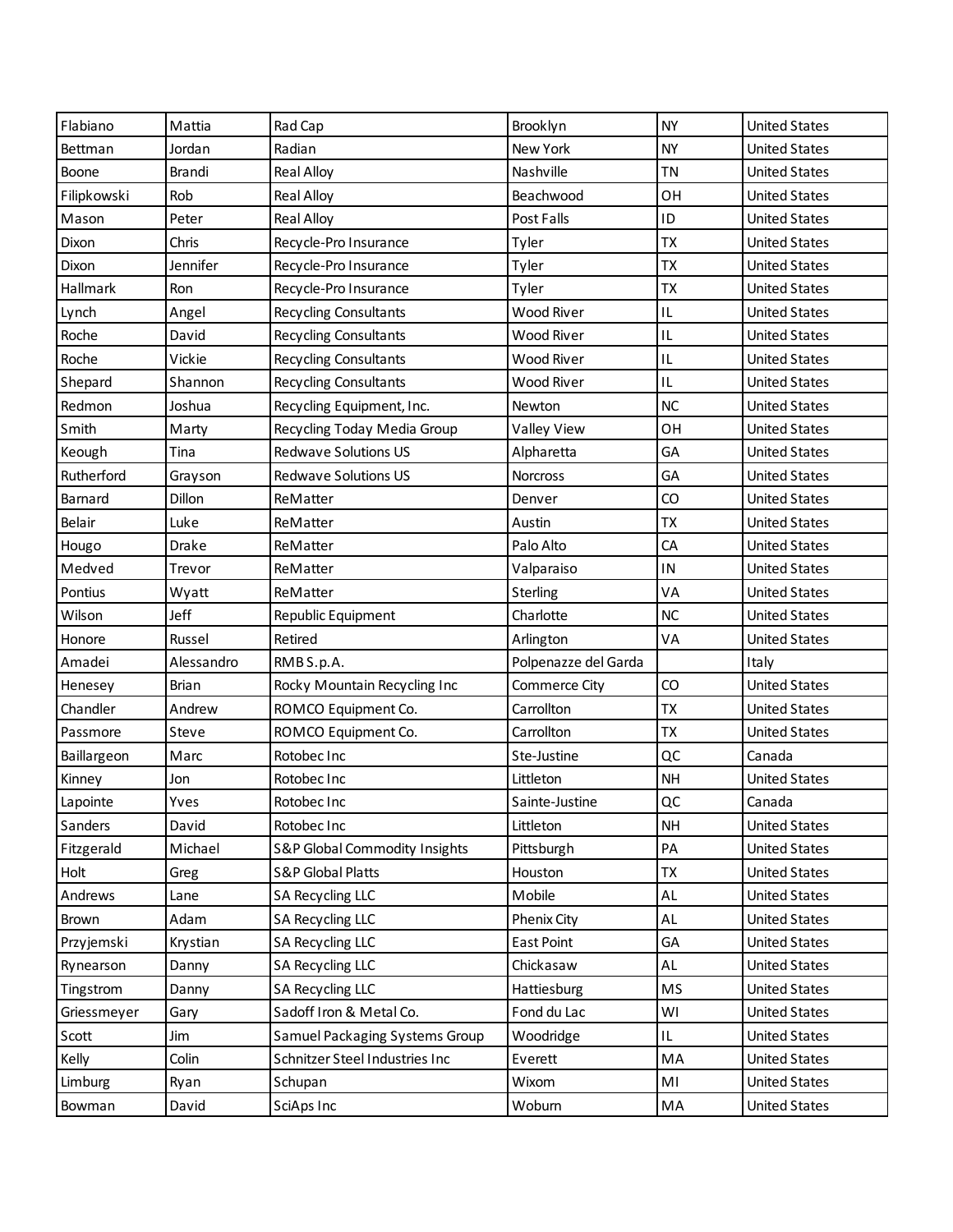| Clair     | Ryan        | SciAps Inc                                | Nashville            | <b>TN</b> | <b>United States</b> |
|-----------|-------------|-------------------------------------------|----------------------|-----------|----------------------|
| Moller    | Peter       | SciAps Inc                                | Woburn               | MA        | <b>United States</b> |
| Robert    | Mark        | SciAps Inc                                | Woburn               | MA        | <b>United States</b> |
| Terrell   | James       | SciAps Inc                                | Woburn               | MA        | <b>United States</b> |
|           |             | <b>Scrap Processing Co/Pine Street</b>    |                      |           |                      |
| Dankworth | Greg        | Salvage Co                                | Amarillo             | ТX        | <b>United States</b> |
|           |             | <b>Scrap Processing Co/Pine Street</b>    |                      |           |                      |
| Dankworth | Laura       | Salvage Co                                | Amarillo             | TX        | <b>United States</b> |
| Cohen     | Jack        | ScrapIT Software                          | <b>Richmond Hill</b> | ON        | Canada               |
| Ansari    | Juned       | ScrapPortal.io                            | Pryor                | OK        | <b>United States</b> |
| Frailey   | BobbieJoe   | ScrapPortal.io                            | Pryor                | OK        | <b>United States</b> |
| Frailey   | Jeran       | ScrapPortal.io                            | Pryor                | OK        | <b>United States</b> |
| Frailey   | Lane        | ScrapPortal.io                            | Pryor                | OK        | <b>United States</b> |
| Goins     | Randiel     | ScrapPortal.io                            | Pryor                | OK        | <b>United States</b> |
| Hamilton  | Cassandra   | ScrapPortal.io                            | Pryor                | OK        | <b>United States</b> |
| Hamilton  | Red         | ScrapPortal.io                            | Pryor                | OK        | <b>United States</b> |
| Kuehn     | Patrick     | ScrapPortal.io                            | Pryor                | OK        | <b>United States</b> |
| Lankford  | Chase       | ScrapPortal.io                            | Pryor                | OK        | <b>United States</b> |
| Davis     | Randy       | ScrapRight Software                       | Waynesboro           | PA        | <b>United States</b> |
| Duty      | Shon        | ScrapRight Software                       | Waynesboro           | PA        | <b>United States</b> |
| Kees      | Zach        | ScrapRight Software                       | Waynesboro           | PA        | <b>United States</b> |
| Dadabhoy  | Husain      | Scrapworks                                | Port Arthur          | TX        | <b>United States</b> |
| Hansen    | Chad        | Sealink International Inc.                | Plano                | <b>ΤΧ</b> | <b>United States</b> |
|           |             |                                           |                      |           |                      |
| Pandey    |             | Surabhi Pandey Sealink International Inc. | Plano                | <b>ΤΧ</b> | <b>United States</b> |
| Pradhan   | Anupa       | Sealink International Inc.                | Plano                | <b>TX</b> | <b>United States</b> |
| Barton    | Kyle        | Sennebogen LLC                            | Stanley              | NC        | <b>United States</b> |
| Lannes    | Constantino | Sennebogen LLC                            | Stanley              | <b>NC</b> | <b>United States</b> |
| Lear      | Sydney      | Sennebogen LLC                            | Stanley              | NC        | <b>United States</b> |
| Miller    | Coleen      | Sennebogen LLC                            | Stanley              | NC        | <b>United States</b> |
| Robertson | Scott       | Sennebogen LLC                            | Stanley              | $NC$      | <b>United States</b> |
| Zenor     | Ryan        | Sennebogen LLC                            | Stanley              | NC        | <b>United States</b> |
| Sleighter | Laura       | Service Aluminum Corp                     | Clarksville          | <b>TN</b> | <b>United States</b> |
| Machell   | Brandon     | SETCO Solid Tire & Rim Assembly           | Idabel               | OK        | <b>United States</b> |
| Patterson | Duke        | SETCO Solid Tire & Rim Assembly           | Idabel               | OK        | <b>United States</b> |
| Erdos     | Mick        | <b>SGM Magnetics Corporation</b>          | Sarasota             | FL        | <b>United States</b> |
| Fanton    | Darren      | <b>SGM Magnetics Corporation</b>          | Sarasota             | FL.       | <b>United States</b> |
| Tirado    | Ernesto     | <b>SGM Magnetics Corporation</b>          | Sarasota             | FL.       | <b>United States</b> |
| Alvarez   | Bob         | <b>Shapiro Metals</b>                     | Saint Louis          | MO        | <b>United States</b> |
| Ferraro   | Judy        | <b>Shapiro Metals</b>                     | Saint Louis          | MO        | <b>United States</b> |
| Muschong  | <b>Nick</b> | <b>Shapiro Metals</b>                     | Saint Louis          | MO        | <b>United States</b> |
| Shorter   | Tim         | <b>Shapiro Metals</b>                     | Dickson              | <b>TN</b> | <b>United States</b> |
|           |             |                                           |                      |           |                      |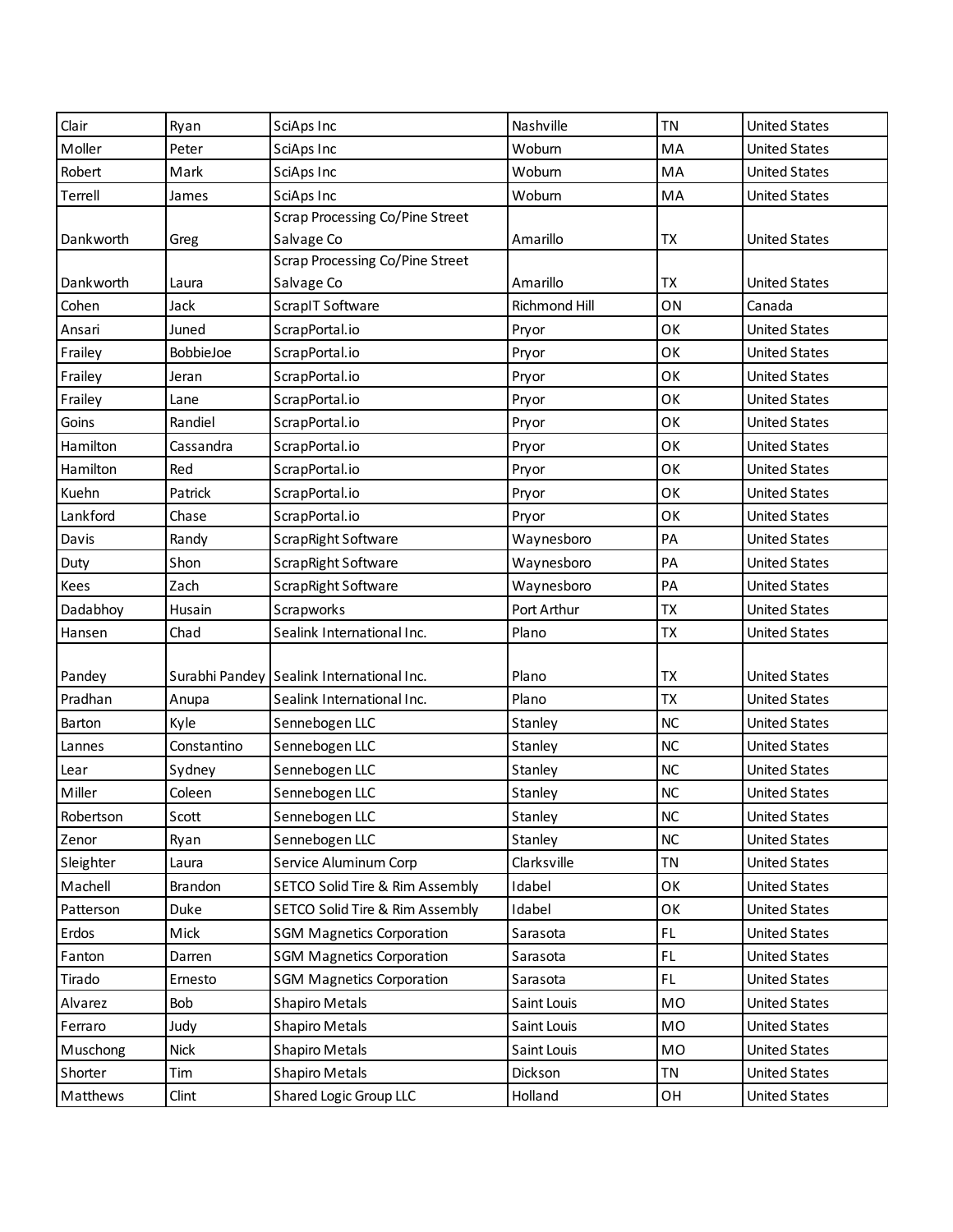| Porter         | Monte       | Shared Logic Group LLC             | Holland             | OH        | <b>United States</b> |
|----------------|-------------|------------------------------------|---------------------|-----------|----------------------|
| Coslov         | Ryan        | ShearCore/BladeCore                | Superior            | WI        | <b>United States</b> |
| McDevitt       | Jay         | ShearCore/BladeCore                | Superior            | WI        | <b>United States</b> |
| Dorsett        | Blake       | ShearWorx                          | Odenville           | AL        | <b>United States</b> |
| Driggers       | Jessica     | Sierra International Machinery LLC | Greensboro          | <b>NC</b> | <b>United States</b> |
| Jansen         | Tom         | Sierra International Machinery LLC | Bakersfield         | CA        | <b>United States</b> |
| Hobbs          | Greg        | <b>Sims Metal</b>                  | Houston             | <b>ΤΧ</b> | <b>United States</b> |
| Uong           | Amy         | <b>Sims Municipal Recycling</b>    | Brooklyn            | <b>NY</b> | <b>United States</b> |
| Lawrence       | Len         | <b>SMH Group-US</b>                | Concord             | <b>NC</b> | <b>United States</b> |
| Harleaux       | Brandi      | South Post Oak Recycling Center    | Houston             | <b>ΤΧ</b> | <b>United States</b> |
| Robinson       | Angela      | South Post Oak Recycling Center    | Houston             | <b>ΤΧ</b> | <b>United States</b> |
| Robinson       | Freddie     | South Post Oak Recycling Center    | Houston             | <b>TX</b> | <b>United States</b> |
| Coffey         | Kari        | Southern Core Supply Inc           | Houston             | <b>ΤΧ</b> | <b>United States</b> |
| Conner         | Shari       | Southern Core Supply Inc           | Houston             | <b>ΤΧ</b> | <b>United States</b> |
| Joiner         | Lolita      | Southern Core Supply Inc           | Houston             | <b>ΤΧ</b> | <b>United States</b> |
| Massie         | Rondell     | Southern Core Supply Inc           | Houston             | <b>TX</b> | <b>United States</b> |
| Proler         | Becky       | Southern Core Supply Inc           | Houston             | <b>ΤΧ</b> | <b>United States</b> |
| Walker         | Alan        | Southern Core Supply Inc           | Houston             | <b>ΤΧ</b> | <b>United States</b> |
| Walker         | Ruth        | Southern Core Supply Inc           | Houston             | <b>ΤΧ</b> | <b>United States</b> |
| Johnson        | Junior      | Southern Disposal                  | <b>Bossier City</b> | LA        | <b>United States</b> |
|                |             | Southwest Railroad Car Parts       |                     |           |                      |
| Delaune        | Adam        | Company                            | Longview            | TX        | <b>United States</b> |
| Cargould       | Maria       | Spaleck USA LLC                    | Chattanooga         | <b>TN</b> | <b>United States</b> |
| Corvin         | Keith       | Spaleck USA LLC                    | Perryopolis         | PA        | <b>United States</b> |
| Toy            | Renee       | Spectro Alloys Corp                | Rosemount           | MN        | <b>United States</b> |
| Grosser        | Nina        | Stanley/LaBounty                   | <b>Two Harbors</b>  | MN        | <b>United States</b> |
| Warren         | Jeff        | Stanley/LaBounty                   | Two Harbors         | MN        | <b>United States</b> |
| Medrano        | Antonio     | <b>SteelCoast Company LLC</b>      | Brownsville         | <b>ΤX</b> | <b>United States</b> |
| Hodgson        | Mark        | SteelCoast Company, LLC            | Brownsville         | <b>ΤΧ</b> | <b>United States</b> |
| Laffey         | lan         | Steinert                           | Dallas              | <b>ΤX</b> | <b>United States</b> |
| Morton         | Hall        | <b>Strickland Trading Inc</b>      | Shoal Creek         | AL        | <b>United States</b> |
| Rust           | John        | <b>Strickland Trading Inc</b>      | Shoal Creek         | AL        | <b>United States</b> |
| Walker         | Hayden      | <b>Strickland Trading Inc</b>      | Shoal Creek         | AL        | <b>United States</b> |
| Doyle          | Justin      | Sun Machinery                      | Pineville           | LA        | <b>United States</b> |
| Creel          | Mike        | Sunshine Recycling                 | Dallas              | <b>TX</b> | <b>United States</b> |
| Vallejo        | Jose        | Sunshine Recycling                 | Dallas              | <b>TX</b> | <b>United States</b> |
| Simon          | Christopher | SWEED Machinery Inc                | Gold Hill           | OR        | <b>United States</b> |
| Tally          | Melissa     | SWEED Machinery Inc                | Gold Hill           | OR        | <b>United States</b> |
| Saldivar       | Santos      | Techemet                           | Pasadena            | TX        | <b>United States</b> |
| White          | Lars        | Techemet                           | Pasadena            | TX        | <b>United States</b> |
| Maloni         | Jordon      | Tempo Global Resources             | Homewood            | IL        | <b>United States</b> |
| Van Ruitenbeek | John Van    | <b>Terex Fuchs</b>                 | Louisville          | FL        | <b>United States</b> |
| Haynes         | Kevin       | <b>Texas Port Recycling</b>        | Houston             | TX        | <b>United States</b> |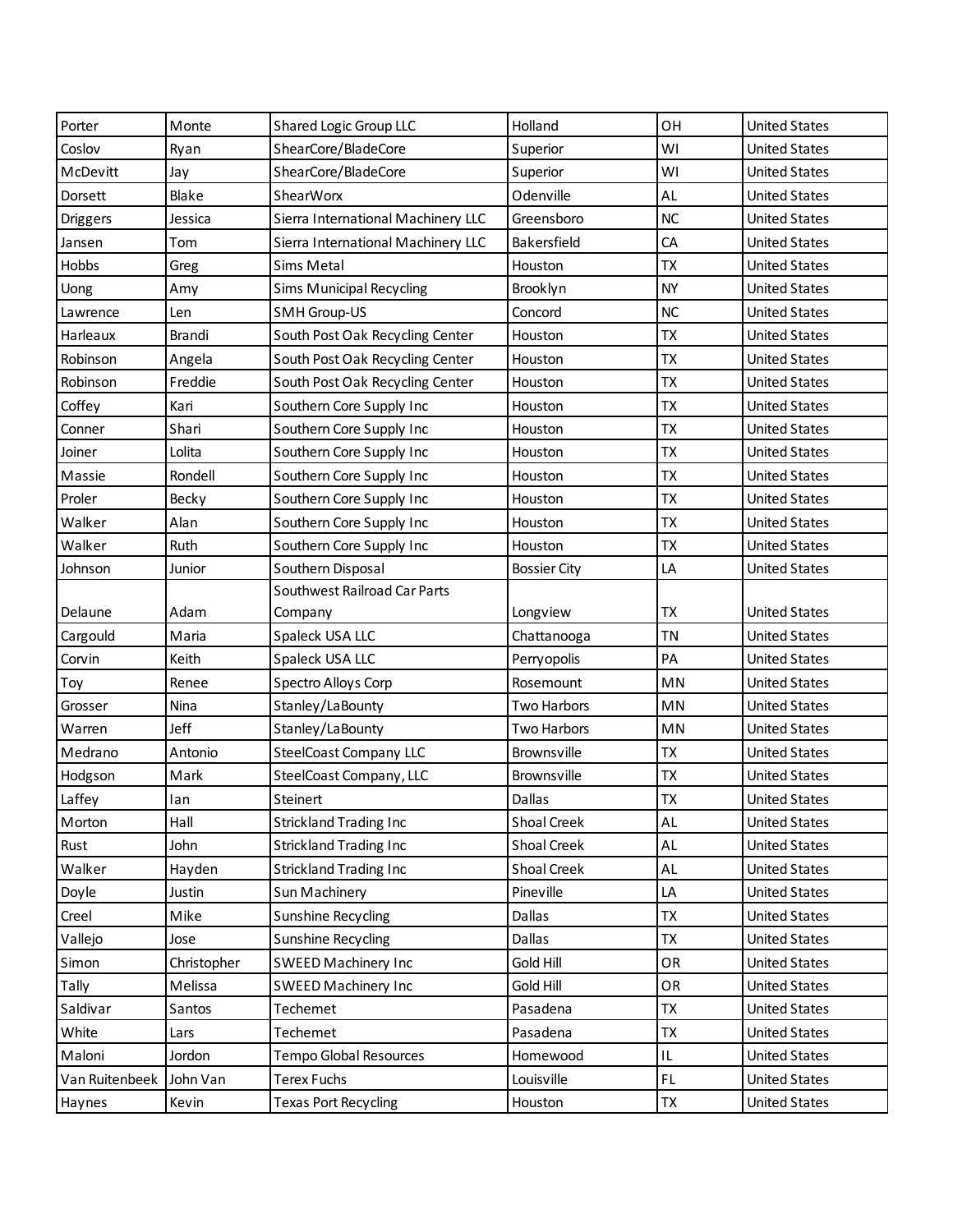| Leavitt        | Lee          | <b>Texas Port Recycling</b>                 | Houston             | <b>TX</b> | <b>United States</b> |
|----------------|--------------|---------------------------------------------|---------------------|-----------|----------------------|
| Stout          | Chris        | <b>Texas Port Recycling</b>                 | Sandy               | UT        | <b>United States</b> |
| Litman         | Craig        | Texas Recycling, Inc.                       | Dallas              | <b>TX</b> | <b>United States</b> |
| Litman         | Joel         | Texas Recycling, Inc.                       | Dallas              | <b>TX</b> | <b>United States</b> |
|                |              |                                             |                     |           |                      |
| Haire          | Mark         | Texas Shredder - Lindemann USA, Inc         | San Antonio         | TX        | <b>United States</b> |
|                |              | Texas Shredder - Lindemann USA,             |                     |           |                      |
| Fenton         | Vicki        | Inc.                                        | San Antonio         | TX        | <b>United States</b> |
|                |              | Texas Shredder - Lindemann USA,             |                     |           |                      |
| Shimek         | Lisa         | Inc.                                        | San Antonio         | <b>TX</b> | <b>United States</b> |
| <b>Bussey</b>  | Anderson     | The Can Man                                 | Jackson             | <b>MS</b> | <b>United States</b> |
| Bussey         | John         | The Can Man                                 | Jackson             | <b>MS</b> | <b>United States</b> |
| Tye            | Allen        | The Can Man                                 | Jackson             | <b>MS</b> | <b>United States</b> |
| Bianculli      | John         | The David J. Joseph Company                 | Tampa               | FL.       | <b>United States</b> |
| Bonner         | Mark         | The David J. Joseph Company                 | Charleston          | SC        | <b>United States</b> |
| <b>Bullock</b> | <b>Brian</b> | The David J. Joseph Company                 | Houston             | <b>TX</b> | <b>United States</b> |
| Huxtable       | Ben          | The David J. Joseph Company                 | Houston             | <b>TX</b> | <b>United States</b> |
| Moore          | Kurt         | The David J. Joseph Company                 | Huffman             | <b>TX</b> | <b>United States</b> |
| Shaw           | Dale         | The David J. Joseph Company                 | Sandy               | UT        | <b>United States</b> |
| Spohn          | Austin       | The David J. Joseph Company                 | Cincinnati          | OH        | <b>United States</b> |
| Hanks          | Kent         | Thermo Fisher Scientific                    | Austin              | <b>TX</b> | <b>United States</b> |
| Miller         | Robert       | Thermo Fisher Scientific                    | Austin              | <b>TX</b> | <b>United States</b> |
| Minnier        | Todd         | TMS International, LLC                      | Nashville           | <b>TN</b> | <b>United States</b> |
| Rudman         | Kevin        | TMS International, LLC                      | <b>Granite City</b> | IL        | <b>United States</b> |
| Rudman         | Susan        | TMS International, LLC                      | <b>Granite City</b> | IL        | <b>United States</b> |
| Wilson         | Hank         | TMS International, LLC                      | Hammond             | IN        | <b>United States</b> |
| Arnaldi        | Cristina     | TOMRA Sorting Inc.                          | Charlotte           | NC        | <b>United States</b> |
| Rhoad          | Ty           | TOMRA Sorting Inc.                          | Charlotte           | NC        | <b>United States</b> |
| Gruber         | Ken          | TranAct                                     | Saint Petersburg    | FL.       | <b>United States</b> |
| Martz          | Jerry        | TranAct                                     | Saint Petersburg    | FL.       | <b>United States</b> |
| Ceroli         | Mike         | Trans Lease Inc.                            | Hackensack          | <b>NJ</b> | <b>United States</b> |
| Evensky        | Larry        | <b>Transportation Provider Services Inc</b> | Shreveport          | LA        | <b>United States</b> |
| Evensky        | Leigh Anne   | <b>Transportation Provider Services Inc</b> | Shreveport          | LA        | <b>United States</b> |
| Shiver II      | Cecil        | TRC/113 Holdings                            | Jacksonville        | FL.       | <b>United States</b> |
| <b>Broom</b>   | Bob          | Tri Coastal Trading LLC                     | Houston             | <b>TX</b> | <b>United States</b> |
| Garza          | Alec         | Tri Coastal Trading LLC                     | Houston             | <b>TX</b> | <b>United States</b> |
| Hinojosa       | Raul         | <b>Tri Coastal Trading LLC</b>              | Houston             | <b>TX</b> | <b>United States</b> |
| Martin         | Marvin       | Tri Coastal Trading LLC                     | Houston             | <b>TX</b> | <b>United States</b> |
| Stein          | Matt         | Tri Coastal Trading LLC                     | Houston             | <b>TX</b> | <b>United States</b> |
| Cigainero      | Chris        | Tri-State Iron & Metal Co                   | Texarkana           | AR        | <b>United States</b> |
| Collins        | Mitch        | Tri-State Iron & Metal Co                   | Texarkana           | AR        | <b>United States</b> |
| Glick          | Howard       | Tri-State Iron & Metal Co                   | Texarkana           | AR        | <b>United States</b> |
| Glick Rountree | Haley        | Tri-State Iron & Metal Co                   | Texarkana           | AR        | <b>United States</b> |